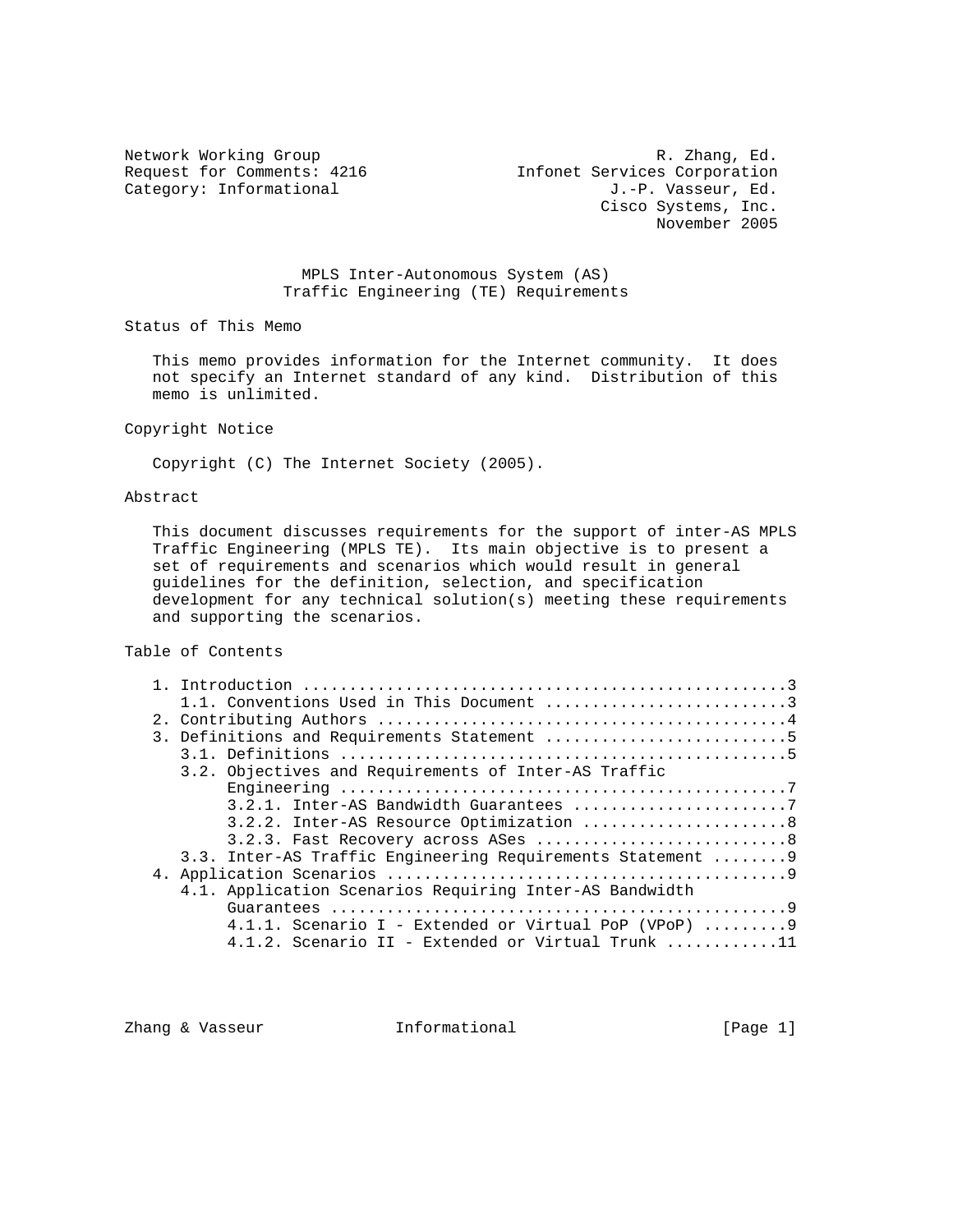|  | 4.1.3. Scenario III - End-to-End Inter-AS MPLS TE                 |
|--|-------------------------------------------------------------------|
|  |                                                                   |
|  | 4.2. Application Scenarios Requiring Inter-AS Resource            |
|  |                                                                   |
|  | 4.2.1. Scenario IV - TE across multi-AS within a                  |
|  |                                                                   |
|  | 4.2.2. Scenario V - Transit ASes as Primary and                   |
|  | Redundant Transport 14                                            |
|  | 5. Detailed Requirements for Inter-AS MPLS Traffic Engineering 16 |
|  | 5.1. Requirements within One SP Administrative Domain 16          |
|  | 5.1.1. Inter-AS MPLS TE Operations and Interoperability  16       |
|  | 5.1.2. Protocol Signaling and Path Computations 16                |
|  |                                                                   |
|  | 5.1.4. Support of Diversely Routed Inter-AS TE LSP 17             |
|  |                                                                   |
|  | 5.1.6. Fast Recovery Support Using MPLS TE Fast Reroute  18       |
|  |                                                                   |
|  | 5.1.8. Scalability and Hierarchical LSP Support 19                |
|  | 5.1.9. Mapping of Traffic onto Inter-AS MPLS TE Tunnels  19       |
|  | 5.1.10. Inter-AS MPLS TE Management 19                            |
|  | 5.1.10.1. Inter-AS MPLS TE MIB Requirements 19                    |
|  | 5.1.10.2. Inter-AS MPLS TE Fault Management                       |
|  | Requirements 20                                                   |
|  |                                                                   |
|  |                                                                   |
|  | 5.1.13. Backward Compatibility 21                                 |
|  |                                                                   |
|  | 5.2. Requirements for Inter-AS MPLS TE across Multiple SP 22      |
|  |                                                                   |
|  |                                                                   |
|  | 5.2.2.1. Inter-AS TE Agreement Enforcement                        |
|  |                                                                   |
|  | 5.2.2.2. Inter-AS TE Rewrite Policies 24                          |
|  | 5.2.2.3. Inter-AS Traffic Policing 24                             |
|  |                                                                   |
|  |                                                                   |
|  |                                                                   |
|  |                                                                   |
|  | Appendix A. Brief Description of BGP-based Inter-AS Traffic       |
|  |                                                                   |
|  |                                                                   |

zhang & Vasseur **Informational** (Page 2)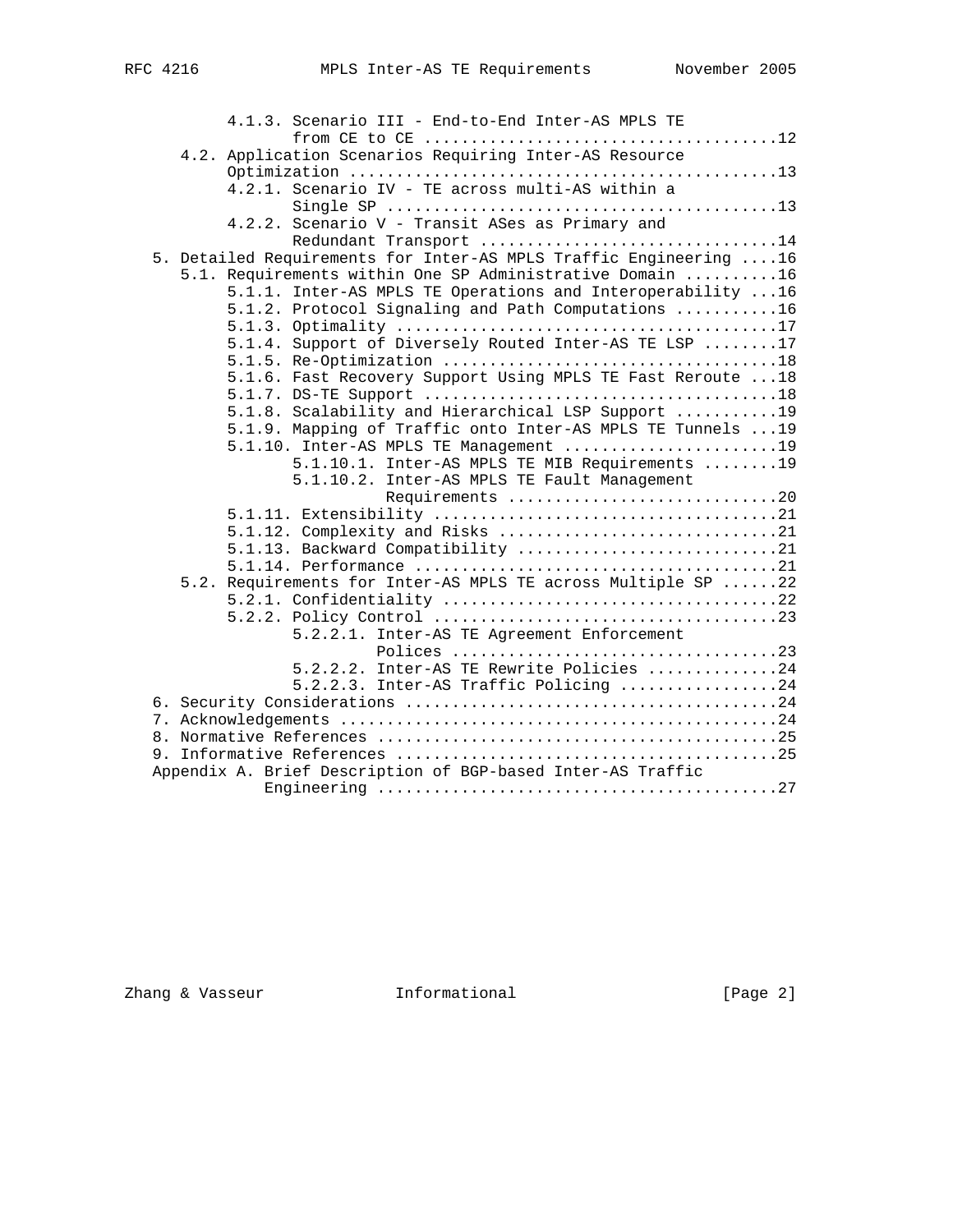1. Introduction

 The MPLS Traffic Engineering (TE) mechanism documented in [TE-RSVP] may be deployed by Service Providers (SPs) to achieve some of the most important objectives of network traffic engineering as described in [TE-OVW]. These objectives are summarized as:

- Supporting end-to-end services requiring Quality of Service (QoS) guarantees
- Performing network resource optimization
- Providing fast recovery

 However, this traffic engineering mechanism can only be used within an Autonomous System (AS).

 This document discusses requirements for an inter-AS MPLS Traffic Engineering mechanism that may be used to achieve the same set of objectives across AS boundaries within or beyond an SP's administrative domains.

 The document will also present a set of application scenarios where the inter-AS traffic engineering mechanism may be required. This mechanism could be implemented based upon the requirements presented in this document.

 These application scenarios will also facilitate discussions for a detailed requirements list for this inter-AS Traffic Engineering mechanism.

 Please note that there are other means of traffic engineering including Interior Gateway Protocol (IGP); metrics-based (for use within an AS); and Border Gateway Protocol (BGP) attribute-based (for use across ASes, as described in Appendix A), which provide coarser control of traffic paths. However, this document addresses requirements for a MPLS-based, fine-grained approach for inter-AS TE.

 This document doesn't make any claims with respect to whether it is possible to have a practical solution that meets all the requirements listed in this document.

1.1. Conventions Used in This Document

 The key words "MUST", "MUST NOT", "REQUIRED", "SHALL", "SHALL NOT", "SHOULD", "SHOULD NOT", "RECOMMENDED", "MAY", and "OPTIONAL" in this document are to be interpreted as described in [RFC-2119].

Zhang & Vasseur **Informational** [Page 3]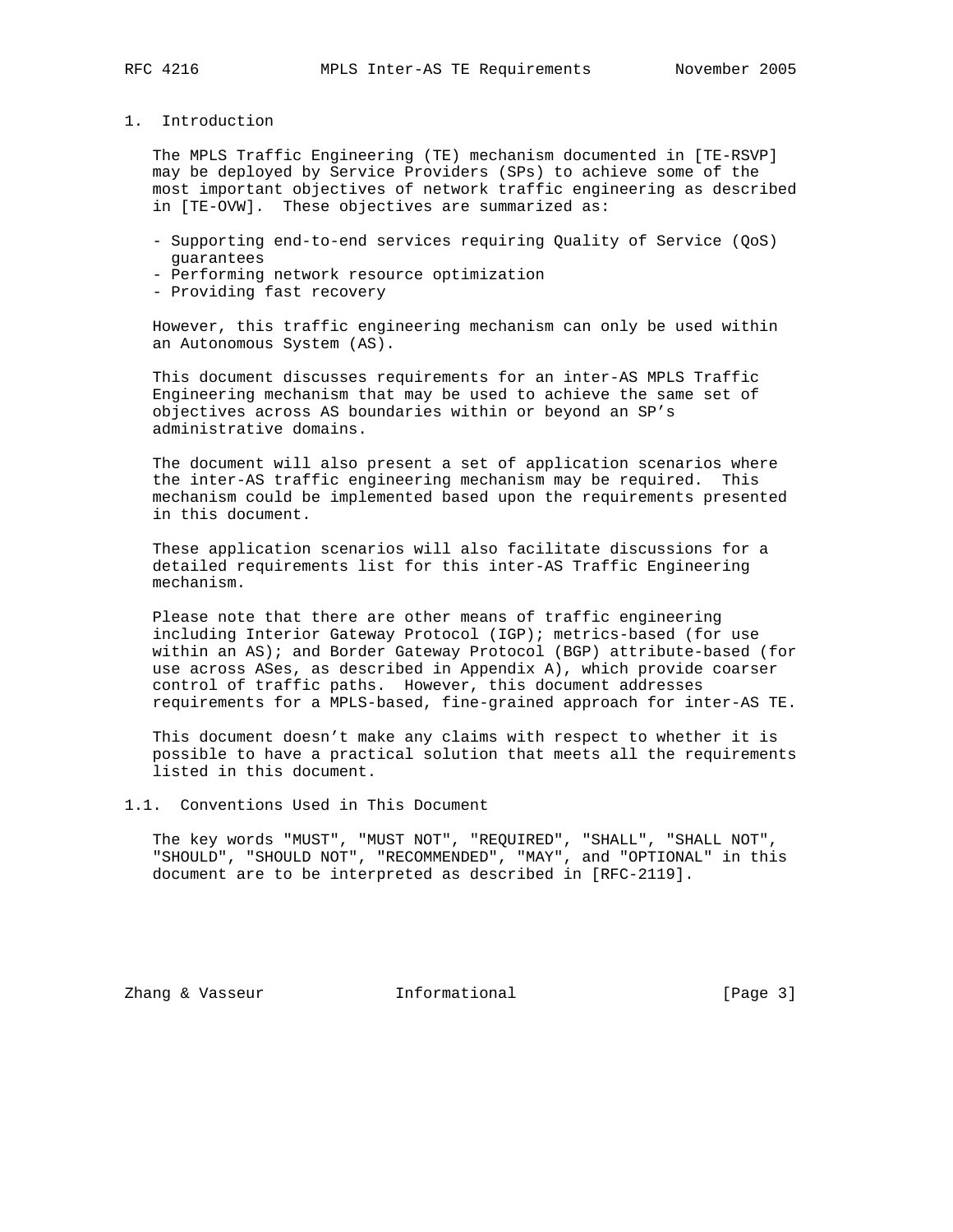### 2. Contributing Authors

 The co-authors listed below contributed to the text and content of this document. (The contact information for the editors appears in section 9, and is not repeated below.)

 Kenji Kumaki KDDI Corporation Garden Air Tower Iidabashi, Chiyoda-ku, Tokyo 102-8460, JAPAN EMail : ke-kumaki@kddi.com

 Paul Mabey Qwest Communications 950 17th Street, Denver, CO 80202, USA EMail: pmabey@qwest.com

 Nadim Constantine Infonet Services Corporation 2160 E. Grand Ave. El Segundo, CA 90025. USA EMail: nadim\_constantine@infonet.com

 Pierre Merckx EQUANT 1041 route des Dolines - BP 347 06906 SOPHIA ANTIPOLIS Cedex, FRANCE EMail: pierre.merckx@equant.com

 Ting Wo Chung Bell Canada 181 Bay Street, Suite 350 Toronto, Ontario, Canada, M5J 2T3 EMail: ting\_wo.chung@bell.ca

 Jean-Louis Le Roux France Telecom 2, avenue Pierre-Marzin 22307 Lannion Cedex, France EMail: jeanlouis.leroux@francetelecom.com

 Yonghwan Kim SBC Laboratories, Inc. 4698 Willow Road Pleasanton, CA 94588, USA EMail: Yonghwan\_Kim@labs.sbc.com

Zhang & Vasseur **Informational** (Page 4)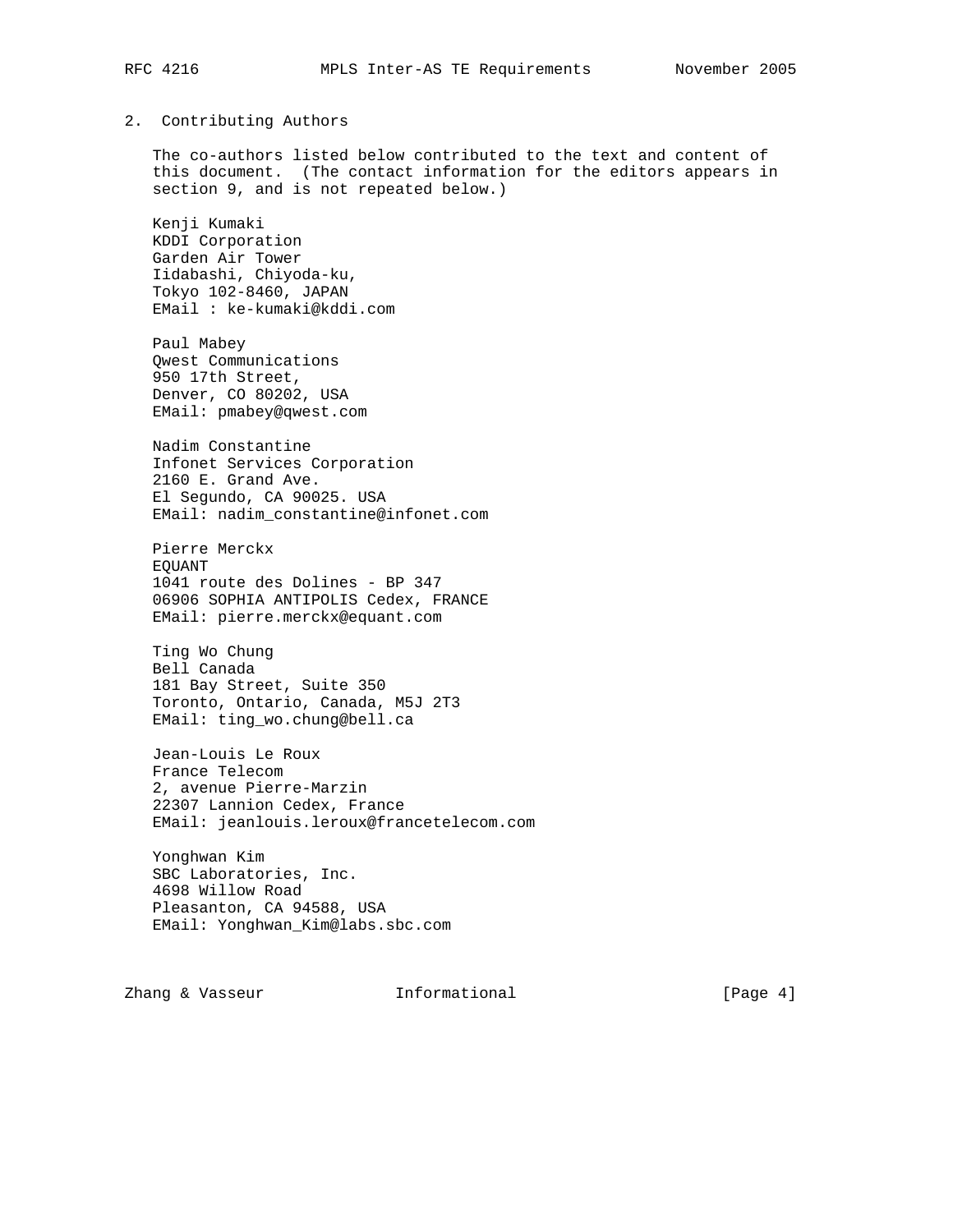- 3. Definitions and Requirements Statement
- 3.1. Definitions

 The following provides a list of abbreviations and acronyms specifically pertaining to this document:

- SP: Service Providers including regional or global providers.
- SP Administrative Domain: a single SP administration over a network or networks that may consist of one AS or multiple ASes.
- IP-only networks: SP's network where IP routing protocols such as IGP/BGP are activated.
- IP/MPLS networks: SP's network where MPLS switching capabilities and signaling controls (e.g., ones described in [MPLS-ARCH]) are activated in addition to IP routing protocols.
- Intra-AS TE: A generic definition for traffic engineering mechanisms operating over IP-only and/or IP/MPLS network within an AS.
- Inter-AS TE: A generic definition for traffic engineering mechanisms operating over IP-only and/or IP/MPLS network across one or multiple ASes. Since this document only addresses IP/MPLS networks, any reference to Inter-AS TE in this document refers only to IP/MPLS networks and is not intended to address IP-only TE requirements.
- TE LSP: MPLS Traffic Engineering Label Switched Path.
- Intra-AS MPLS TE: An MPLS Traffic Engineering mechanism where its TE Label Switched Path (LSP), Head-end Label Switching Router (LSR), and Tail-end LSR reside in the same AS for traffic engineering purposes.
- Inter-AS MPLS TE: An MPLS Traffic Engineering mechanism where its TE LSPs, Head-end LSR, and Tail-end LSR do not reside within the same AS or both Head-end LSR and Tail end LSR are in the same AS, but the TE LSP transiting path may be across different ASes.

Zhang & Vasseur **Informational** [Page 5]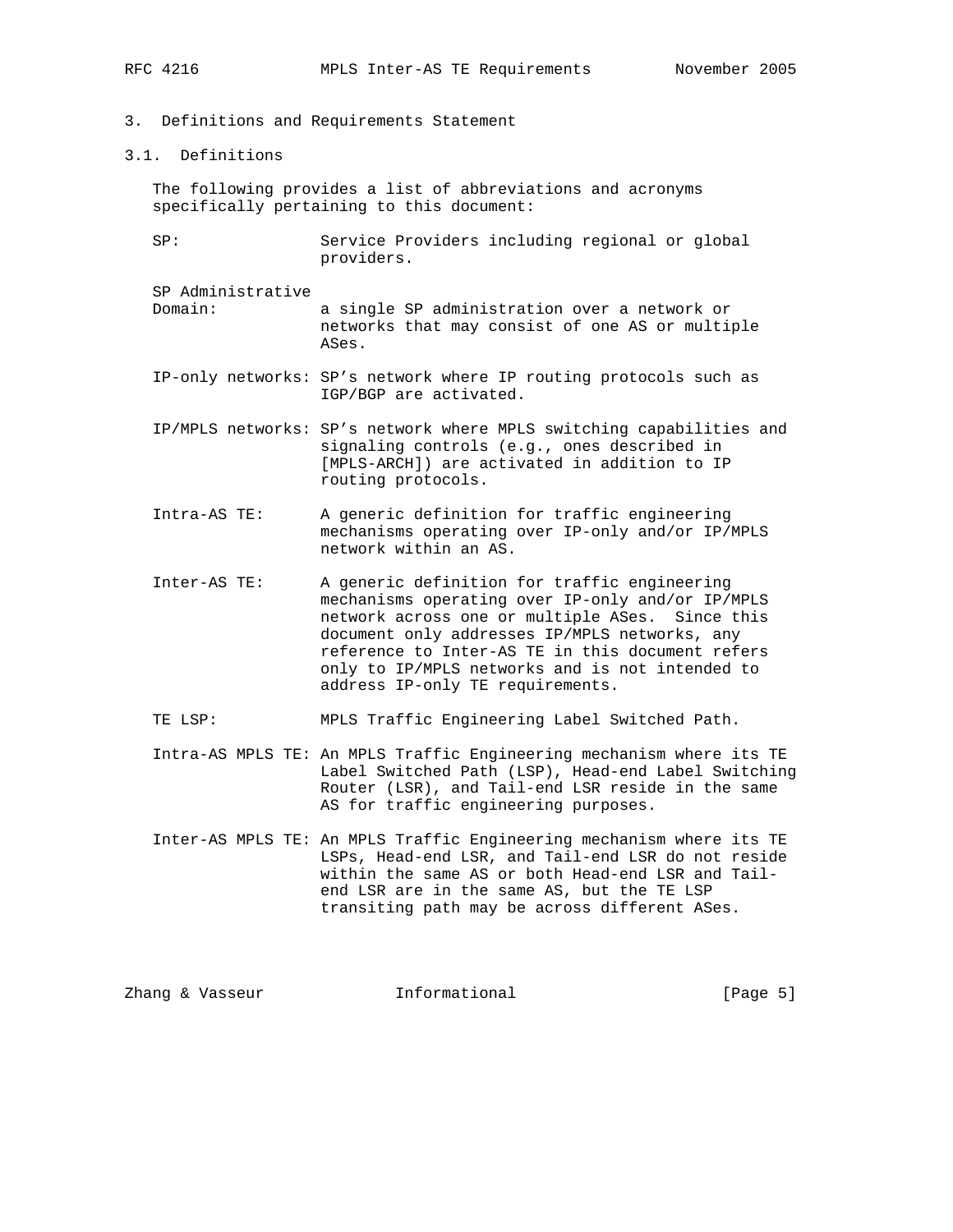| RFC 4216                | MPLS Inter-AS TE Requirements                                                                                                                                                                                  | November 2005 |
|-------------------------|----------------------------------------------------------------------------------------------------------------------------------------------------------------------------------------------------------------|---------------|
| ASBRs:                  | Autonomous System Border Routers used to connect to<br>another AS of a different or the same Service<br>Provider via one or more links that interconnect<br>ASes.                                              |               |
|                         | Inter-AS TE Path: A TE path traversing multiple ASes and ASBRs, e.g.,<br>AS1-ASBR1-inter-AS link(s)-ASBR2-AS2 ASBRn-ASn.                                                                                       |               |
| Inter-AS TE<br>Seqment: | A portion of the Inter-AS TE path.                                                                                                                                                                             |               |
| Inter-AS DS-TE:         | Diffserv-aware Inter-AS TE.                                                                                                                                                                                    |               |
| CE:                     | Customer Edge Equipment                                                                                                                                                                                        |               |
| PE:                     | Provider Edge Equipment that has direct connections<br>to CEs.                                                                                                                                                 |               |
| P:                      | Provider Equipment that has backbone trunk<br>connections only.                                                                                                                                                |               |
| VRF:                    | Virtual Private Network (VPN) Routing and<br>Forwarding Instance.                                                                                                                                              |               |
| POP:                    | Point of presence or a node in SP's network.                                                                                                                                                                   |               |
| SRLG:                   | A set of links may constitute a 'shared risk link<br>group' (SRLG) if they share a resource whose<br>failure may affect all links in the set as defined<br>in [GMPLS-ROUT].                                    |               |
| PCC:                    | Path Computation Client; any client application<br>requesting a path computation to be performed by<br>the Path Computation Element.                                                                           |               |
| PCE:                    | Path Computation Element; an entity (component,<br>application or network node) that is capable of<br>computing a network path or route based on a<br>network graph and applying computational<br>constraints. |               |
|                         | $D_{0.200}$ note that the terms of $C_{\rm F}$ $D_{\rm F}$ and $D_{1100}$ throughout this                                                                                                                      |               |

 Please note that the terms of CE, PE, and P used throughout this document are generic in their definitions. In particular, whenever such acronyms are used, it does not necessarily mean that CE is connected to a PE in a VRF environment described in such IETF documents as [BGP-MPLSVPN].

Zhang & Vasseur **Informational Informational** [Page 6]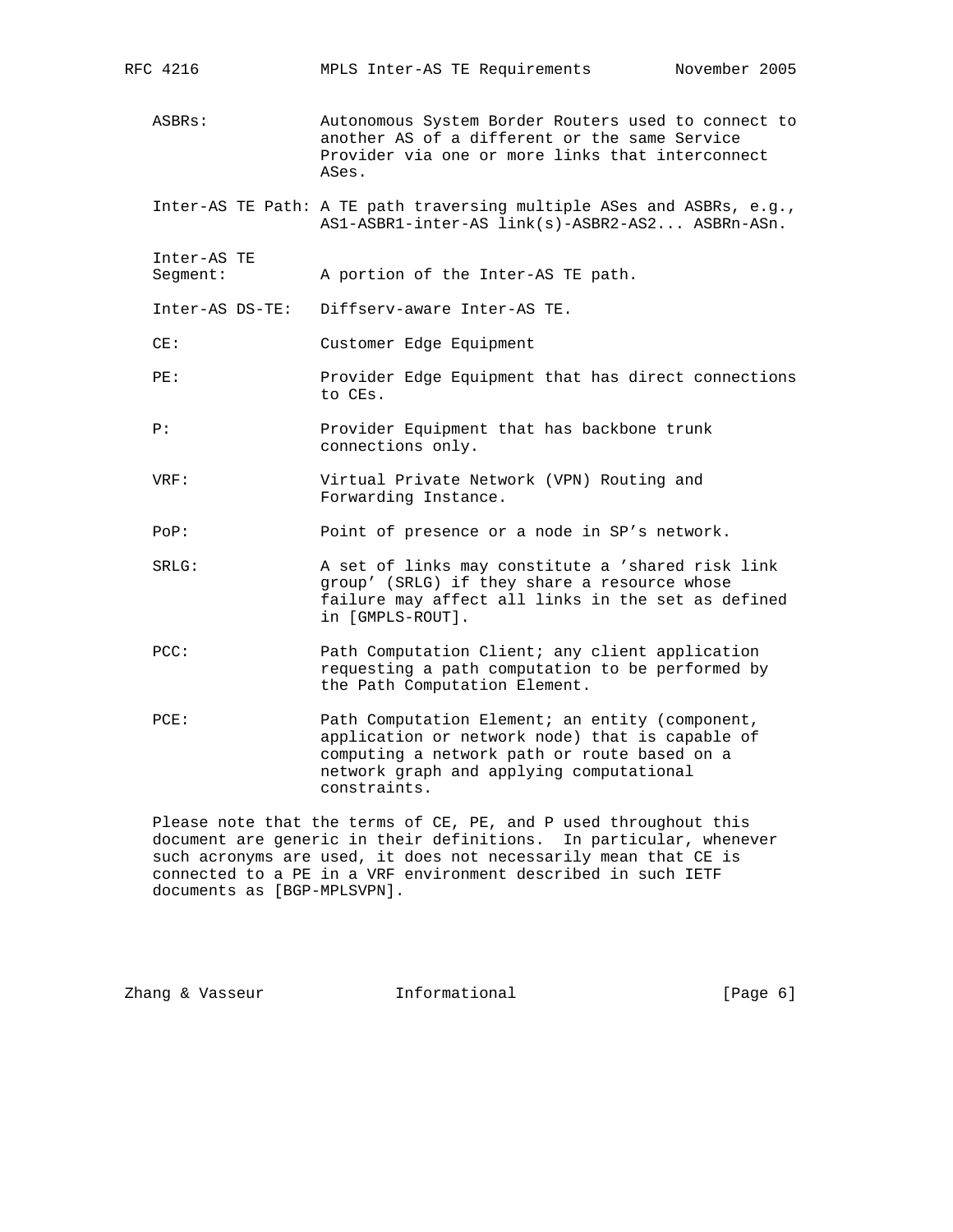### 3.2. Objectives and Requirements of Inter-AS Traffic Engineering

 As mentioned in section 1 above, some SPs have requirements for achieving the same set of traffic engineering objectives as presented in [TE-OVW] across AS boundaries.

 This section examines these requirements in each of the key corresponding areas: 1) Inter-AS bandwidth guarantees; 2) Inter-AS Resource Optimization and 3) Fast Recovery across ASes, i.e., Recovery of Inter-AS Links/SRLG and ASBR Nodes.

### 3.2.1. Inter-AS Bandwidth Guarantees

 The Diffserv IETF working group has defined a set of mechanisms described in [DIFF\_ARCH], [DIFF\_AF], and [DIFF\_EF] or [MPLS-Diff]. These mechanisms can be activated at the edge of or over a Diffserv domain to contribute to the enforcement of a QoS policy (or a set of QoS policies), which can be expressed in terms of maximum one-way transit delay, inter-packet delay variation, loss rate, etc.

 Many SPs have partial or full deployment of Diffserv implementations in their networks today, either across the entire network or minimally on the edge of the network across CE-PE links.

 In situations where strict QoS bounds are required, admission control inside the backbone of a network is in some cases required in addition to current Diffserv mechanisms.

 When the propagation delay can be bounded, the performance targets, such as maximum one-way transit delay, may be guaranteed by providing bandwidth guarantees along the Diffserv-enabled path.

 One typical example of this requirement is to provide bandwidth guarantees over an end-to-end path for VoIP traffic classified as EF (Expedited Forwarding [DIFF\_EF]) class in a Diffserv-enabled network. When the EF path is extended across multiple ASes, inter-AS bandwidth guarantee is then required.

 Another case for inter-AS bandwidth guarantee is the requirement for guaranteeing a certain amount of transit bandwidth across one or multiple ASes.

 Several application scenarios are presented to further illustrate this requirement in section 4 below.

Zhang & Vasseur **Informational** [Page 7]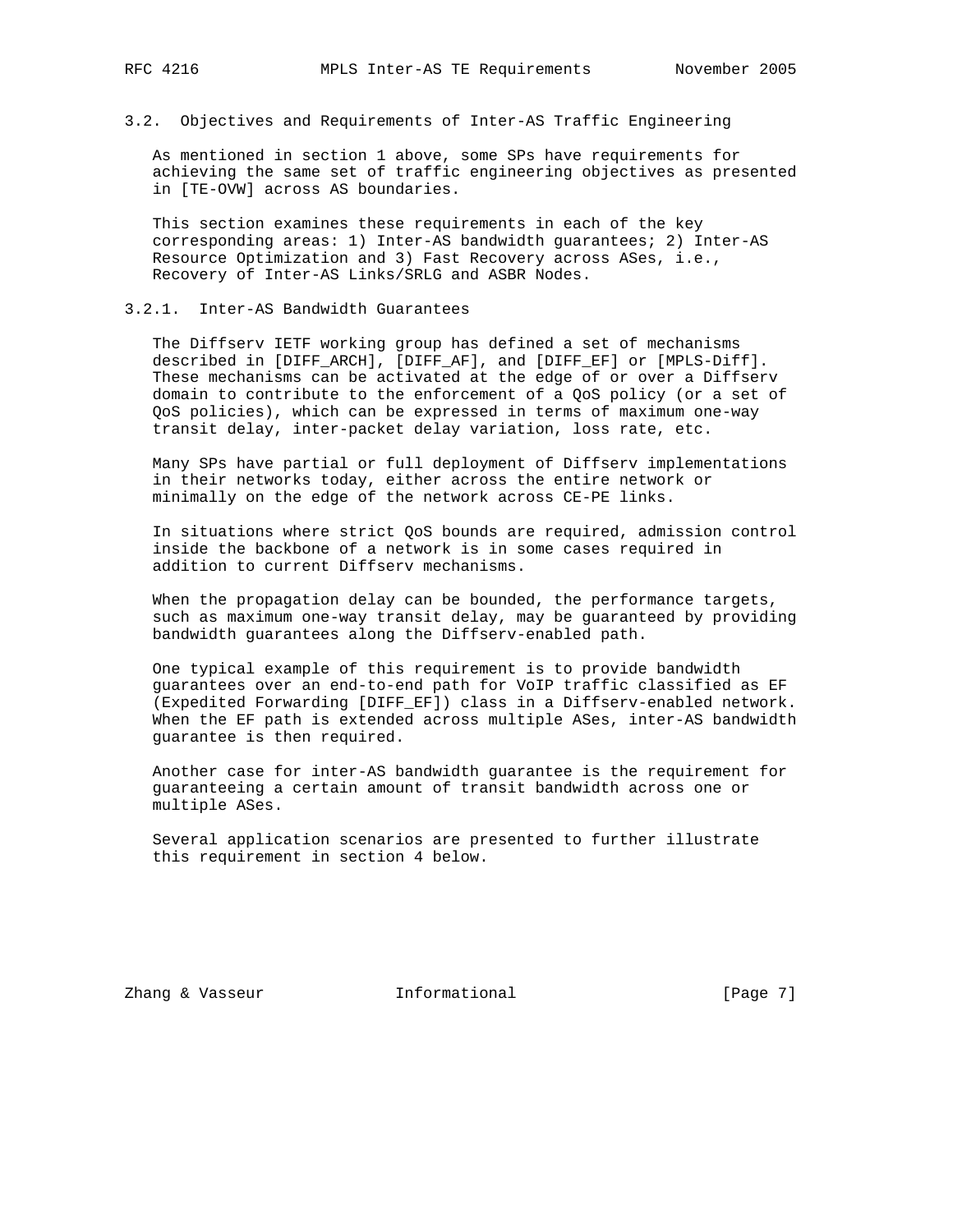# 3.2.2. Inter-AS Resource Optimization

 In Service Provider (SP) networks, the BGP protocol [BGP] is deployed to exchange routing information between ASes. The inter-AS capabilities of BGP may also be employed for traffic engineering purposes across the AS boundaries. Appendix A provides a brief description of the current BGP-based inter-AS traffic engineering practices.

 SPs have managed to survive with this coarse set of BGP-based traffic engineering facilities across inter-AS links in a largely best-effort environment. Certainly, in many cases, ample bandwidth within an SP's network and across inter-AS links reduces the need for more elaborate inter-AS TE policies.

 However, in the case where a SP network is deployed over multiple ASes (for example, as the number of inter-AS links grows), the complexity of the inter-AS policies and the difficulty in inter-AS TE path optimization increase to a level such that it may soon become unmanageable.

 Another example is where inter-AS links are established between different SP administrative domains. Nondeterministic factors such as uncoordinated routing and network changes, as well as sub-optimum traffic conditions, would potentially lead to a complex set of inter-AS traffic engineering policies where current traffic engineering mechanisms would probably not scale well.

 In these situations where resource optimization is required and/or specific routing requirements arise, the BGP-based inter-AS facilities will need to be complemented by a more granular inter-AS traffic engineering mechanism.

# 3.2.3. Fast Recovery across ASes

 When extending services such as VoIP across ASes, customers often require SPs to maintain the same level of performance targets, such as packet loss and service availability, as achieved within an AS. As a consequence, fast convergence in a stable fashion upon link/SRLG/node failures becomes a strong requirement. This is clearly difficult to achieve with current inter-domain techniques, especially in cases of link/SRLG failures between ASBRs or ASBR node failures.

Zhang & Vasseur **Informational** [Page 8]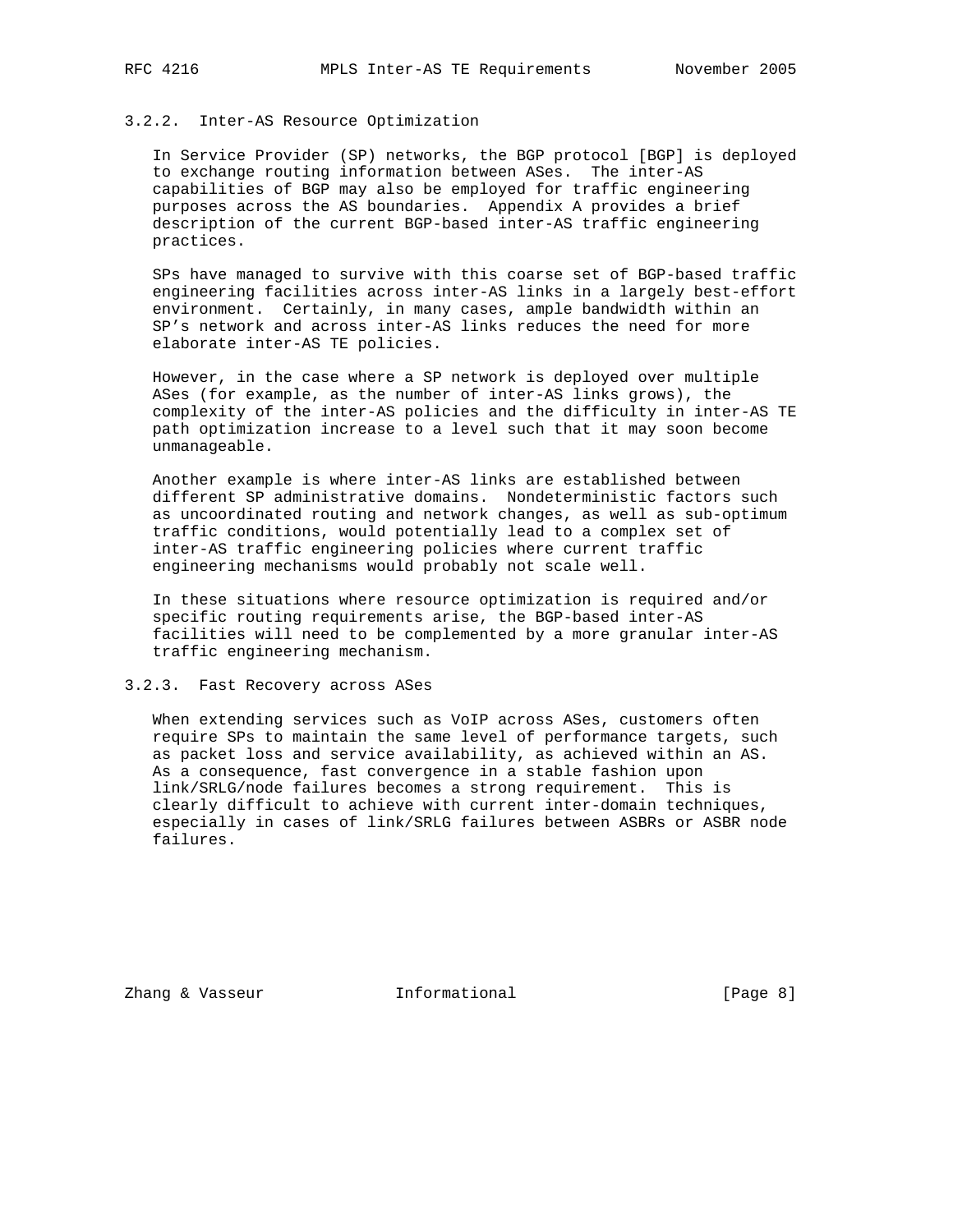### 3.3. Inter-AS Traffic Engineering Requirements Statement

 Just as in the applicable case of deploying MPLS TE in an SP's network, an inter-AS TE method in addition to BGP-based traffic engineering capabilities needs to be deployed across inter-AS links where resource optimization, bandwidth guarantees and fast recovery are required.

 This is especially critical in a Diffserv-enabled, multi-class environment described in [PSTE] where statistical performance targets must be maintained consistently over the entire path across different ASes.

 The approach of extending current intra-AS MPLS TE capabilities [TE-RSVP] across inter-AS links for IP/MPLS networks is considered here because of already available implementations and operational experiences.

 Please note that the inter-AS traffic engineering over an IP-only network is for future consideration since there is not sufficient interest for similar requirements to those of IP/MPLS networks at this time. More specifically, this document only covers the inter-AS TE requirements for packet-based IP/MPLS networks.

4. Application Scenarios

 The following sections present a few application scenarios over IP/MPLS networks where requirements cannot be addressed with the current intra-AS MPLS TE mechanism and give rise to considerations for inter-AS MPLS traffic engineering requirements.

 Although not explicitly noted in the following discussions, fast recovery of traffic path(s) crossing multiple ASes in a stable fashion is particularly important in the case of link/SRLG/node failures at AS boundaries for all application scenarios presented here.

4.1. Application Scenarios Requiring Inter-AS Bandwidth Guarantees

4.1.1. Scenario I - Extended or Virtual PoP (VPoP)

 A global service provider (SP1) would like to expand its reach into a region where a regional service provider's (SP2) network has already established a denser network presence.

Zhang & Vasseur **Informational** [Page 9]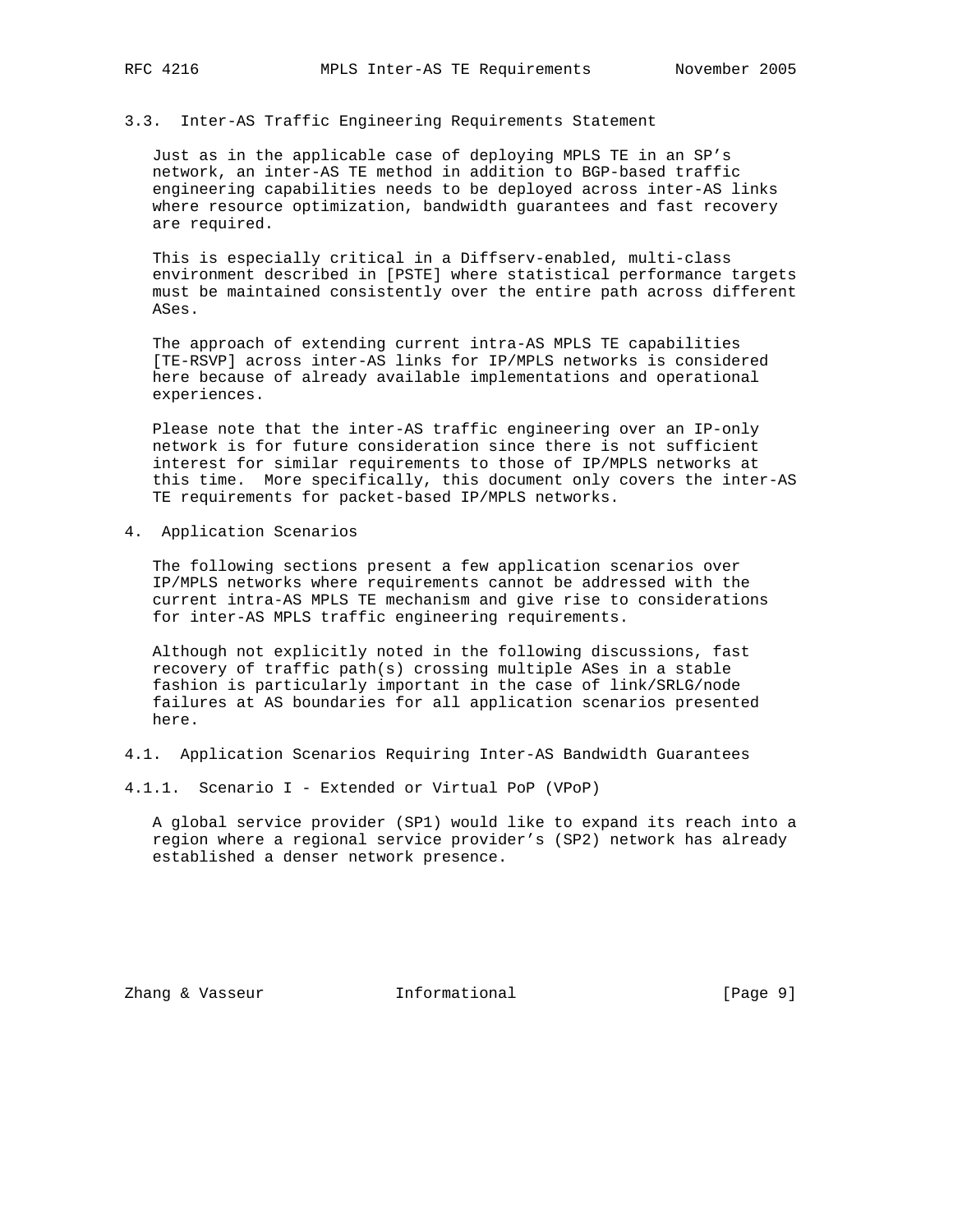In this scenario, the SP1 may establish interconnections with SP2 in one or multiple points in that region. In their customer-dense regions, SP1 may utilize SP2's network as an extended transport by co-locating aggregation routers in SP2's PoPs.

 In order to ensure bandwidth capacity provided by SP2 and to achieve some degrees of transparency to SP2's network changes in terms of capacity and network conditions, one or more inter-AS MPLS TE LSPs can be built between SP1's ASBR or PE router inside AS1 and SP1's PE routers co-located in SP2's PoPs, as illustrated in the diagram below:



 In situations where end-to-end Diffserv paths must be maintained, both SPs' networks may need to provision Diffserv PHB at each hop in order to support a set of traffic classes with compatible performance targets. The subsequent issues regarding Service Level Agreement (SLA) boundaries, reporting and measuring system interoperability and support demarcations are beyond the scope of this document and are not discussed further.

 If either SP1's or SP2's network is not a Diffserv-aware network, the scenario would still apply to provide bandwidth guarantees.

 The SP2, on the other hand, can similarly choose to expand its reach beyond its servicing region over SP1's network via inter-AS MPLS TE tunnels.

 It is worth mentioning that these remote aggregation routers co located in another SP's network are unlikely to host SP1's IGP and BGP routing planes and will more likely maintain their own AS or be part of the SP1's AS. In this case, such TE tunnels may cross several ASes, but the Head-end and Tail-end LSRs of TE tunnel may have the same AS number, as shown in the diagram above.

Zhang & Vasseur **Informational** [Page 10]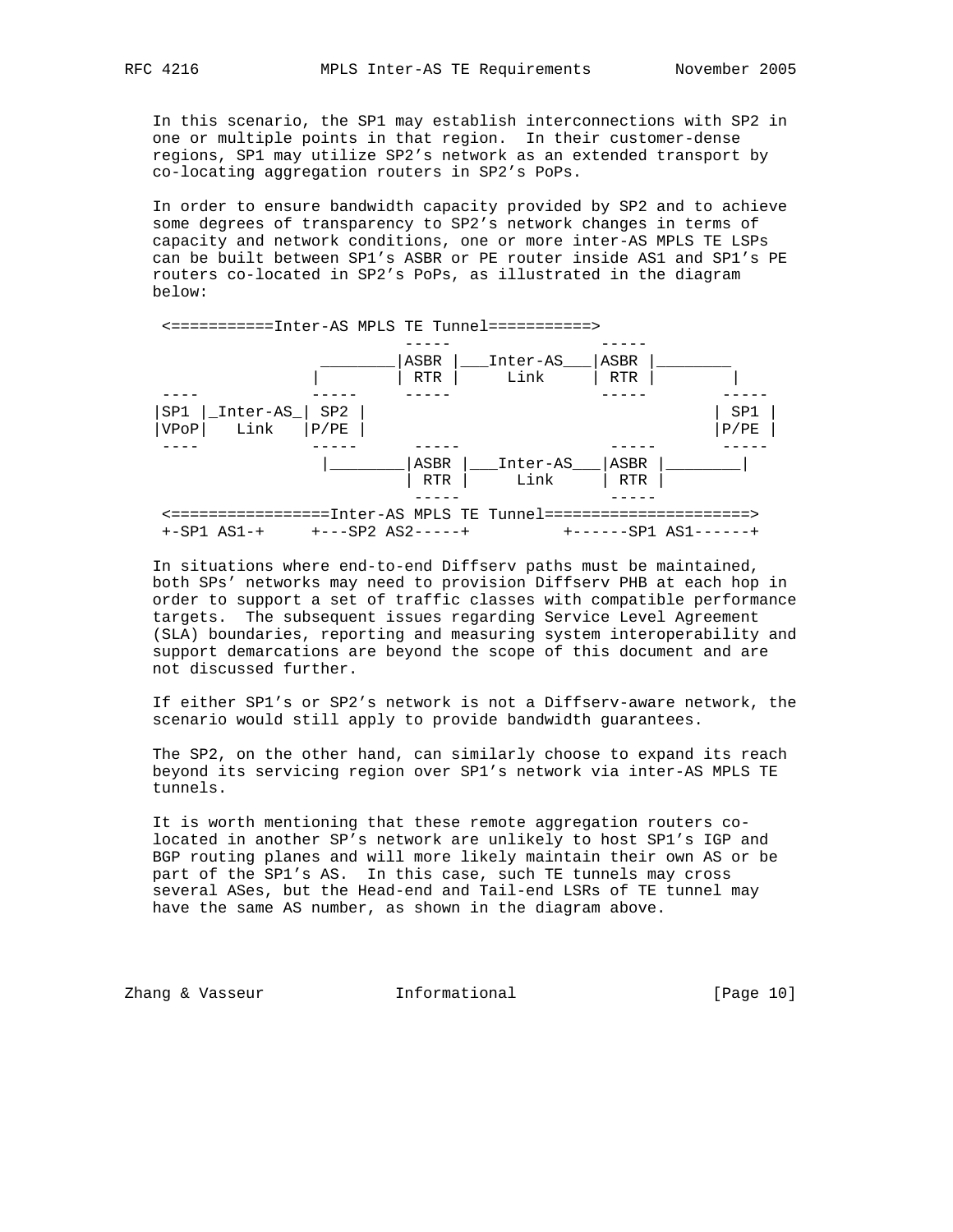# 4.1.2. Scenario II - Extended or Virtual Trunk

 Instead of co-locating a PE router in SP2's PoP, SP1 may also choose to aggregate customer VPN sites onto a SP2's PE router where inter-AS TE tunnels can be built and signaled through SP2's MPLS network between the SP2 PoP (to which SP1 and customer CEs are directly connected) and SP1's ASBR or PE routers inside SP1's network. This allows SP1's customers connected to SP2 PE router to receive a guaranteed bandwidth service up to the TE LSP tail-end router located in SP1's network.

In this scenario, there could be two applicable cases:

 Case 1 - the inter-AS MPLS TE tunnel functions as an extended or virtual trunk aggregating SP1's CE's local-loop access circuits on SP2's MPLS network over which the bandwidth can be guaranteed to the TE LSP tail-end router located in SP1's network, as shown in the diagram below:

 <====Inter-AS MPLS TE Tunnel====> or < ===Inter-AS MPLS TE Tunnel===============>

| СE | Local L | ' SP2 l |       | ASBR   Inter-AS | 'ASBR |    |
|----|---------|---------|-------|-----------------|-------|----|
|    | LOOD    | PE I    | RTR I | Link            | RTR   | PЕ |
|    |         |         |       |                 |       |    |

+SP1 Customer ASx+ +-----SP2 AS2---+ +-SP1 AS1-------+

 Case 2 - the inter-AS MPLS TE tunnel in this case functions as an extended or virtual local access link from SP1's CE on SP2's network to the SP1's ASBR or PE:

 <==============Inter-AS MPLS TE Tunnel==============> or <==============Inter-AS MPLS TE Tunnel========================>

| _ _ _ _ |       |       |     |                 |      |     |
|---------|-------|-------|-----|-----------------|------|-----|
| CE      | Incal | SP2 l |     | ASBR   Inter-AS | ASBR | SP. |
|         | Loop  | $PE$  | RTR | Link            | RTR  | PЕ  |
| ---     |       |       |     |                 |      |     |

+SP1 Customer ASx+ +------SP2 AS2---+ +--SP1 AS1-----+

Zhang & Vasseur **Informational** [Page 11]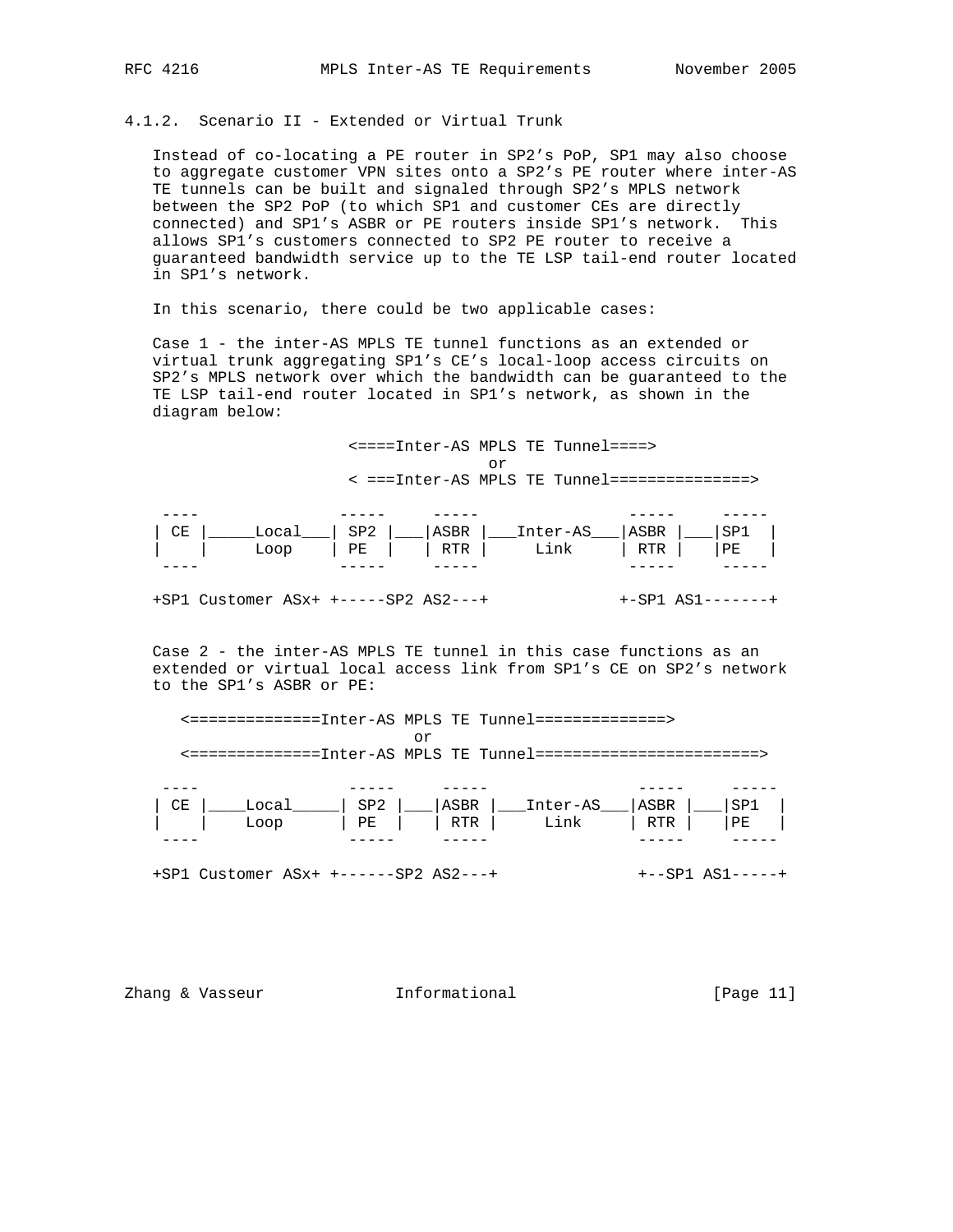In Case 2 above, SP2 may elect to establish an aggregating or hierarchical intra-AS MPLS TE tunnel between the transiting P or PE router and SP2's ASBR router just to reduce the number of tunnel states signaled from the SP2 PE to where SP1's CEs are connected.

4.1.3. Scenario III - End-to-End Inter-AS MPLS TE from CE to CE

 In this scenario as illustrated below, customers require the establishment of MPLS TE tunnel from CE1 to CE2 end-to-end across several SPs' networks.

<======================Inter-AS MPLS TE Tunnel==================>

| --- | _  |                   |    |    |  |
|-----|----|-------------------|----|----|--|
|     |    | ASBR   Inter-AS   | RÞ |    |  |
|     | PE | <b>RTR</b><br>ınk |    | PЕ |  |
| --- |    |                   |    |    |  |

+Cust ASx+ +---SP2 AS-----+ +-------SP1 AS-------+ +Cust ASy+

 The diagram below illustrates another example where CE1 and CE2 are customers of SP1 with external BGP (eBGP) peering relationships established across the CE-PE links. An inter-AS MPLS TE tunnel may then be established from CE1 in ASx to CE2, which may belong to the same AS or a different AS than that of CE1 across SP1's network in AS2.

<===============Inter-AS MPLS TE Tunnel=====================>

| --- | -----     | ---- | ----      | ---<br>-- | --- |
|-----|-----------|------|-----------|-----------|-----|
|     | -         |      | -         |           |     |
|     | ' הדרד    | D    | Dワ<br>∸ ∸ | 'nт       |     |
| --- | --<br>--- | ---- | ----      | ---<br>-- | --- |

+-Cust ASx-+ +-------------SP1 AS2----------------+ +-Cust ASy-+

 The above example shows that SP1's network has a single AS. Obviously, there may be multiple ASes between CE1 and CE2, as well as in the SP1's network.

 In addition, where both CE1 and CE2 reside in the same AS, they will likely share the same private AS number.

 However, Scenario III will not scale well if there is a greater number of inter-AS TE MPLS tunnels in some degrees of partial mesh or full mesh. Therefore, it is expected that this scenario will have few deployments, unless some mechanisms such as hierarchical intra-AS TE-LSPs are used to reduce the number of signaling states.

Zhang & Vasseur **Informational** [Page 12]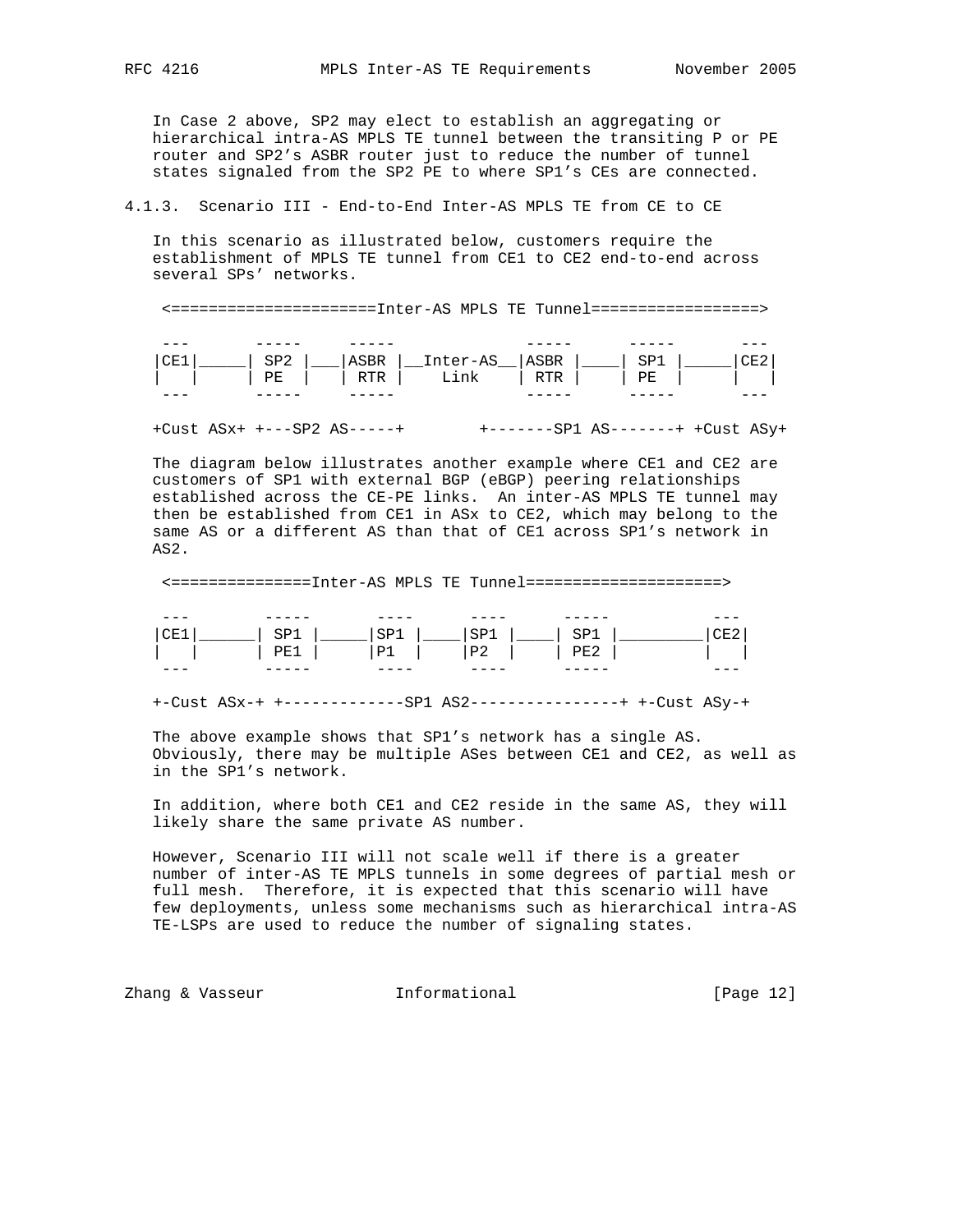- 
- 4.2. Application Scenarios Requiring Inter-AS Resource Optimization

 The scenarios presented in this section mainly deal with inter-AS resource optimization.

4.2.1. Scenario IV - TE across multi-AS within a Single SP Administrative Domain

 As mentioned in [TE-APP], SPs have generally admitted that the current MPLS TE mechanism provides a great deal of tactical and strategic value in areas of traffic path optimization [TE-RSVP] and rapid local repair capabilities [TE-FRR] via a set of on-line or off-line constraint-based path computation algorithms.

 From a service provider's perspective, another way of stating the objectives of traffic engineering is to utilize available capacity in the network for delivering customer traffic without violating performance targets, and/or to provide better QoS services via an improved network utilization, more likely operating below congestion thresholds.

 It is worth noting that situations where resource provisioning is not an issue (e.g., low density in inter-AS connectivity or ample inter- AS capacity), it may not require more scalable and granular TE facilities beyond BGP routing policies. This is because such policies can be rather simple and because inter-AS resource optimization is not an absolute requirement.

 However many SPs, especially those with networks across multiple continents, as well as those with sparsely connected networks, have designed their multi-AS routing policies along or within the continental or sub-continental boundaries where the number of ASes can range from a very few to dozens. Generally, inter-continent or sub-continent capacity is very expensive. Some Service Providers have multiple ASes in the same country and would like to optimize resources over their inter-region links. This would demand a more scalable degree of resource optimization, which warrants the consideration of extending current intra-AS MPLS TE capabilities across inter-AS links.

 In addition, one may only realize higher efficiency in conducting traffic optimization and path protection/restoration planning when coordinating all network resources as a whole, rather than partially. For a network which may consist of many ASes, this could be realized via the establishment of inter-AS TE LSPs, as shown in the diagram below:

Zhang & Vasseur **Informational** [Page 13]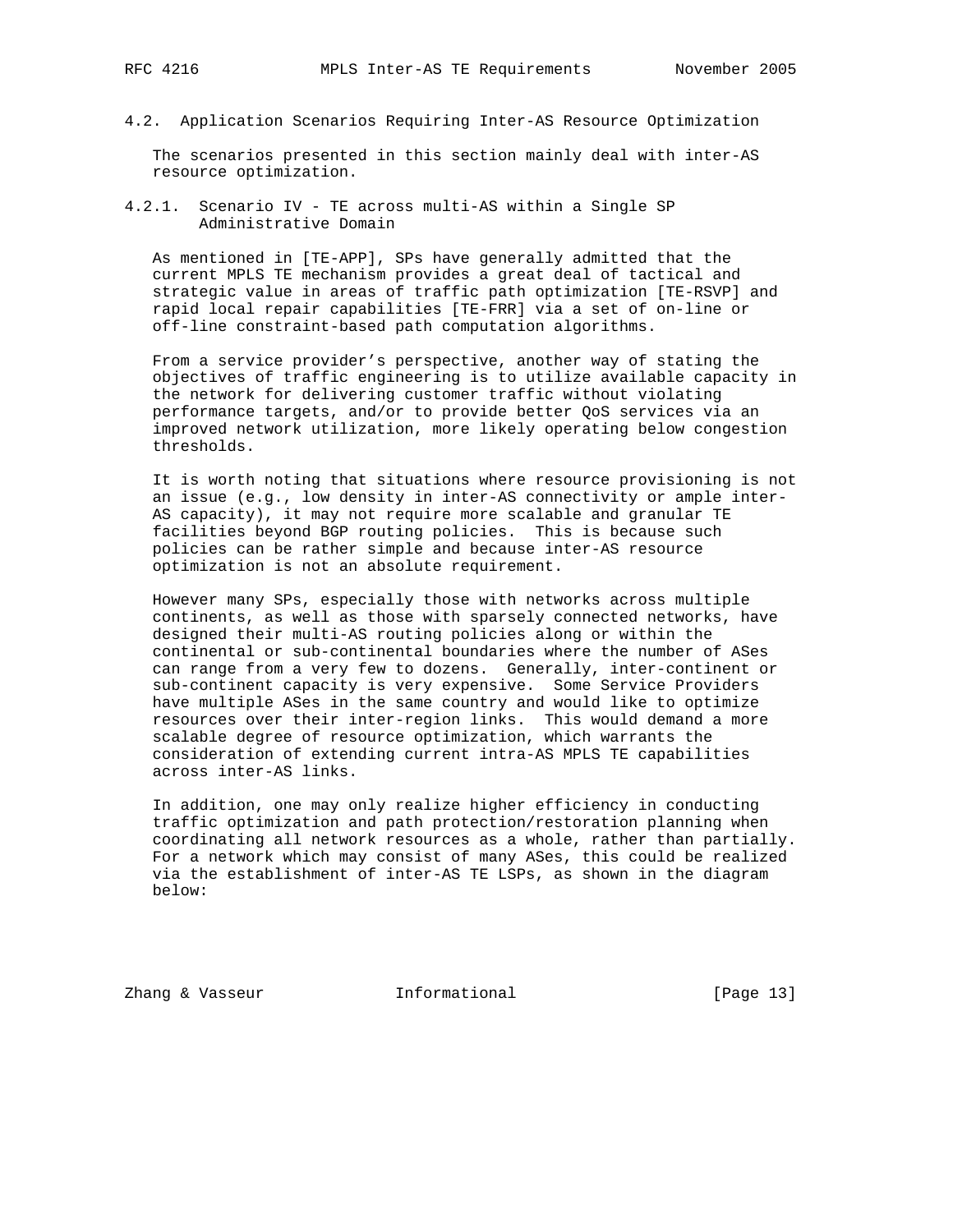

 The motivation for inter-AS MPLS TE is even more prominent in a Diffserv-enabled network over which statistical performance targets are to be maintained from any point to any point of the network as illustrated in the diagram below with an inter-AS DS-TE LSP:

|  |  | <===================Inter-AS MPLS DS-TE Tunnel=============>> |  |  |
|--|--|---------------------------------------------------------------|--|--|
|  |  |                                                               |  |  |
|  |  |                                                               |  |  |
|  |  |                                                               |  |  |
|  |  |                                                               |  |  |

 For example, the inter-AS MPLS DS-TE LSP shown in the diagram above could be used to transport a set of L2 Pseudo Wires or VoIP traffic with corresponding bandwidth requirement.

 Furthermore, fast recovery in case of ASBR-ASBR link failure or ASBR node failure is a strong requirement for such services.

# 4.2.2. Scenario V - Transit ASes as Primary and Redundant Transport

 Scenario V presents another possible deployment case. SP1 with AS1 wants to link a regional network to its core backbone by building an inter-AS MPLS TE tunnel over one or multiple transit ASes belonging to SP2, SP3, etc., as shown in the following diagram:

Zhang & Vasseur **Informational** [Page 14]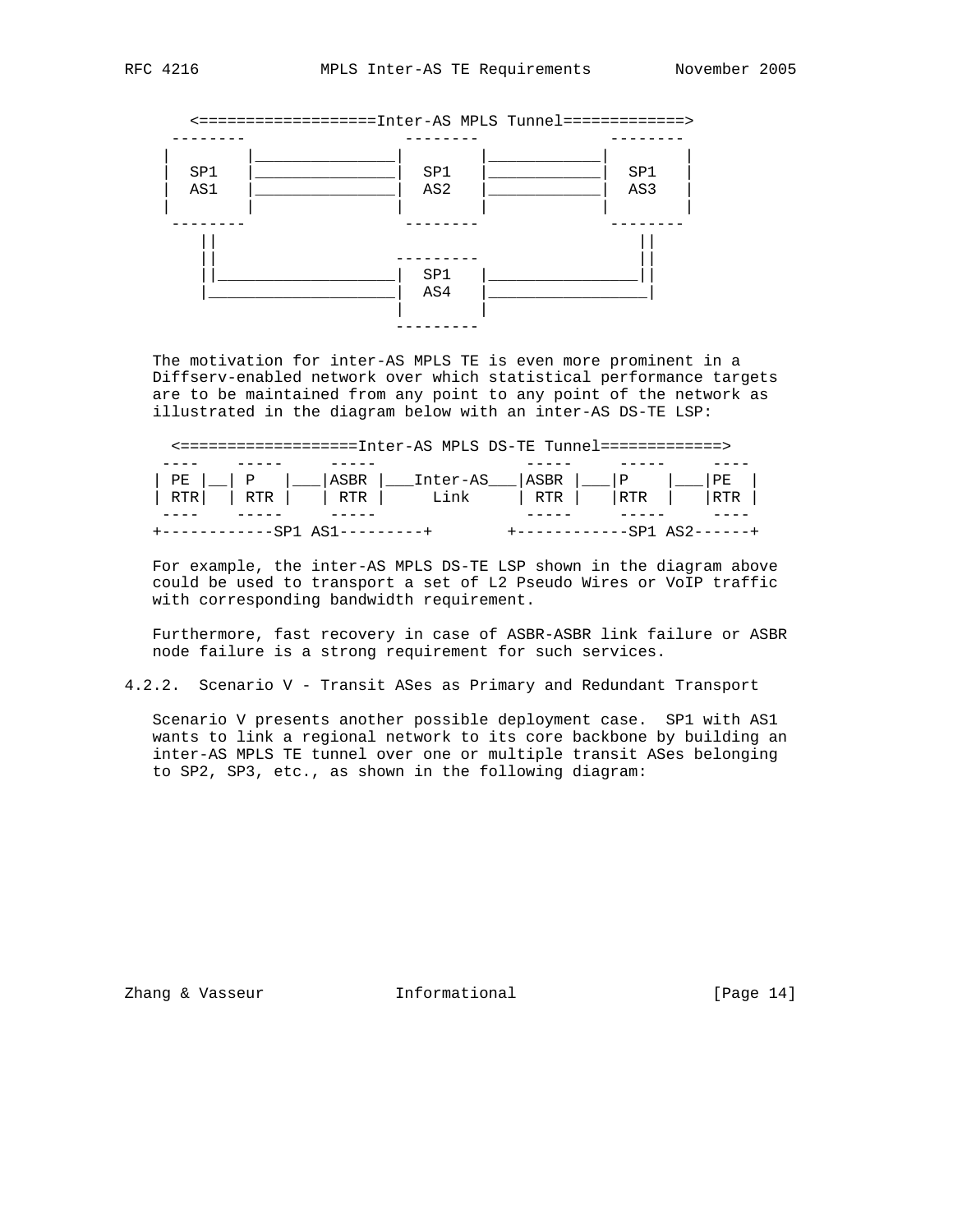|  | $[$ $ P/PE $ $ ABBR $ $]$ $[$ nter-AS <sub><math>[</math></sub> $ ASBR $ $ $ $ ASBR $ $]$ $[$ $I$ nter-AS <sub><math>[</math></sub> $ ASBR $ $ $ $ P/PE $ $]$ |  |  |
|--|---------------------------------------------------------------------------------------------------------------------------------------------------------------|--|--|
|  | $[$ $ RTR  $ $ RTR  $ $ $ $Link$ $[ RTR  $ $]$ $Link$ $[ RTR  $ $ RTR  ]$                                                                                     |  |  |
|  |                                                                                                                                                               |  |  |
|  |                                                                                                                                                               |  |  |
|  | ========Inter-AS MPLS TE Tunnel=========                                                                                                                      |  |  |

<===========Inter-AS MPLS TE Tunnel=======>

 <================Inter-AS MPLS TE Tunnel=====================> +SP1 Regional ASx+ +Transit SP2 AS2,etc...SPi ASi+ +------SP1 AS1-+

 This scenario can be viewed as a broader case of Scenario I shown in section 4.1.1 where the "VPoP" could be expanded into a regional network of SP1. By the same token, the AS number for SP1's regional network ASx may be the same as or different from AS1.

 The inter-AS MPLS TE LSP in this case may also be used to backup an internal path, as depicted in the diagram below, although this could introduce routing complexities:



Zhang & Vasseur **Informational** [Page 15]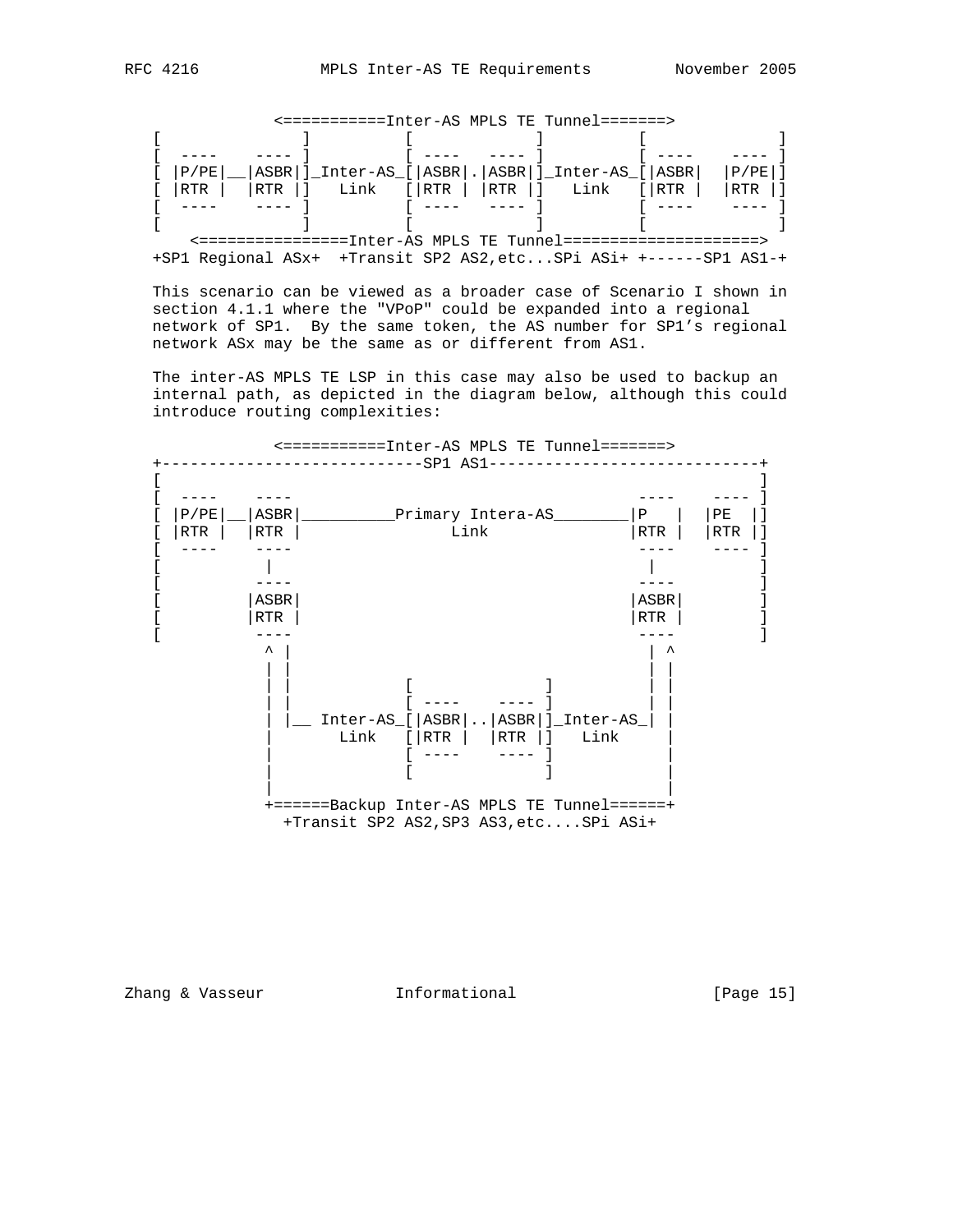5. Detailed Requirements for Inter-AS MPLS Traffic Engineering

 This section discusses detailed requirements for inter-AS MPLS TE in two principal areas: 1) requirements for inter-AS MPLS TE in the same SP administrative domain and 2) requirements for inter-AS MPLS TE across different SP administrative domains.

5.1. Requirements within One SP Administrative Domain

 This section presents detailed requirements for inter-AS MPLS TE within the same SP administrative domain.

5.1.1. Inter-AS MPLS TE Operations and Interoperability

 The inter-AS MPLS TE solution SHOULD be consistent with requirements discussed in [TE-REQ] and the derived solution MUST be such that it will interoperate seamlessly with the current intra-AS MPLS TE mechanism and inherit its capability sets from [TE-RSVP].

 The proposed solution SHOULD allow the provisioning of a TE LSP at the Head/Tail-end with end-to-end Resource Reservation Protocol (RSVP) signaling (eventually with loose paths) traversing across the interconnected ASBRs, without further provisioning required along the transit path.

5.1.2. Protocol Signaling and Path Computations

 One can conceive that an inter-AS MPLS TE tunnel path signaled across inter-AS links consists of a sequence of ASes, ASBRs, and inter-AS links.

 The proposed solution SHOULD provide the ability either to select explicitly or to auto-discover the following elements when signaling the inter-AS TE LSP path:

- a set of AS numbers as loose hops and/or
- a set of LSRs including ASBRs

 It should also specify the above elements in the Explicit Route Object (ERO) and record them in the Record Route Object (RRO) of the Resv message just to keep track of the set of ASes or ASBRs traversed by the inter-AS TE LSP.

 In the case of establishing inter-AS TE LSP traversing multiple ASes within the same SP networks, the solution SHOULD also allow the Head-end LSR to explicitly specify the hops across any one of the transiting ASes and the TE tunnel Head-end SHOULD also check the explicit segment to make sure that the constraints are met.

Zhang & Vasseur **Informational** [Page 16]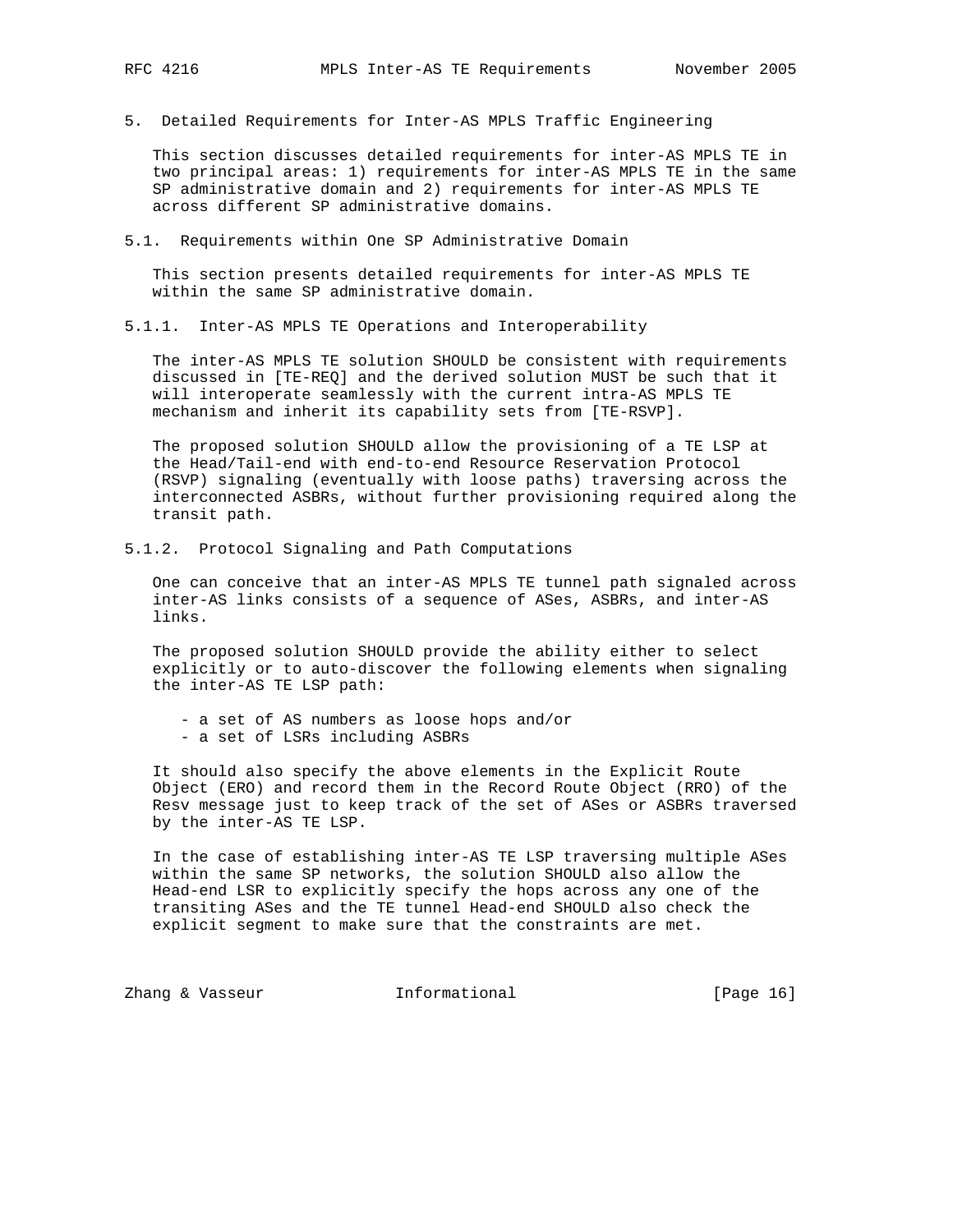In addition, the proposed solution SHOULD provide the ability to specify and signal that certain loose or explicit nodes (e.g., AS numbers, etc.) and resources are to be explicitly excluded in the inter-AS TE LSP path establishment, such as one defined in [EXCLUDE-ROUTE].

5.1.3. Optimality

 The solution SHOULD allow the set-up of an inter-AS TE LSP that complies with a set of TE constraints defined in [TE-REQ]) and follows an optimal path.

 An optimal path is defined as a path whose end-to-end cost is minimal, based upon either an IGP or a TE metric. Note that in the case of an inter-AS path across several ASes having completely different IGP metric policies, the notion of minimal path might require IGP metric normalization.

 The solution SHOULD provide mechanism(s) to compute and establish an optimal end-to-end path for the inter-AS TE LSP and SHOULD also allow for reduced optimality (or sub-optimality) since the path may not remain optimal for the lifetime of the LSP.

5.1.4. Support of Diversely Routed Inter-AS TE LSP

 Setting up multiple inter-AS TE LSPs between a pair of LSRs might be desirable when:

- (1) a single TE LSP satisfying the required set of constraints cannot be found, in which case it may require load sharing;
- (2) multiple TE paths may be required to limit the impact of a network element failure to a portion of the traffic (as an example, two VoIP gateways may load balance the traffic among a set of inter-AS TE LSPs);
- (3) path protection (e.g., 1:1 or 1:N) as discussed in [MPLS-Recov].

 In the examples above, being able to set up diversely routed TE LSPs becomes a requirement for inter-AS TE.

 The solution SHOULD be able to set up a set of link/SRLG/Node diversely routed inter-AS TE LSPs.

Zhang & Vasseur **Informational** [Page 17]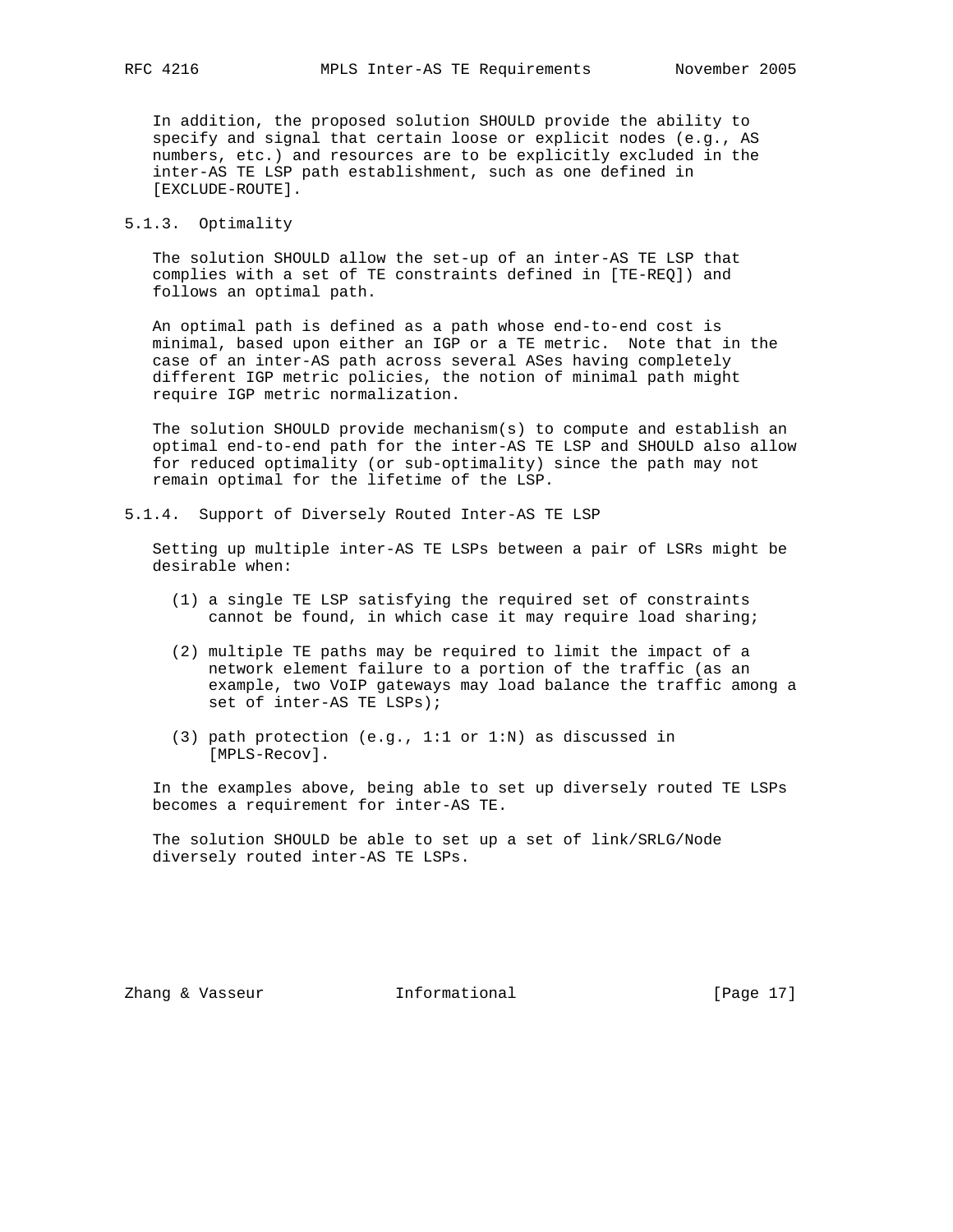#### 5.1.5. Re-Optimization

 Once an inter-AS TE LSP has been established, and should there be any resource or other changes inside anyone of the ASes, the solution MUST be able to re-optimize the LSP accordingly and non-disruptively, either upon expiration of a configurable timer or upon being triggered by a network event or a manual request at the TE tunnel Head-End.

 The solution SHOULD provide an option for the Head-End LSRs to control if re-optimizing or not should there exist a more optimal path in one of the ASes.

 In the case of an identical set of traversed paths, the solution SHOULD provide an option for the Head-End LSRs to control whether re-optimization will occur because there could exist a more optimal path in one of the transit ASes along the inter-AS TE LSP path.

 Furthermore, the solution MUST provide the ability to reject re optimization at AS boundaries.

## 5.1.6. Fast Recovery Support Using MPLS TE Fast Reroute

 There are, in general, two or more inter-AS links between multiple pairs of ASBRs for redundancy. The topological density between ASes in a SP network with multi-ASes is generally much higher. In the event of an inter-AS link failure, rapid local protection SHOULD also be made available and SHOULD interoperate with the current intra-AS MPLS TE fast re-route mechanism from [TE-FRR].

 The traffic routed onto an inter-AS TE tunnel SHOULD also be fast protected against any node failure where the node could be internal to an AS or at the AS boundary.

# 5.1.7. DS-TE Support

 The proposed inter-AS MPLS TE solution SHOULD satisfy core requirements documented in [DS-TE].

 It is worth pointing out that the compatibility clause in section 4.1 of [DS-TE] SHOULD also be faithfully applied to the solution development.

Zhang & Vasseur **Informational** [Page 18]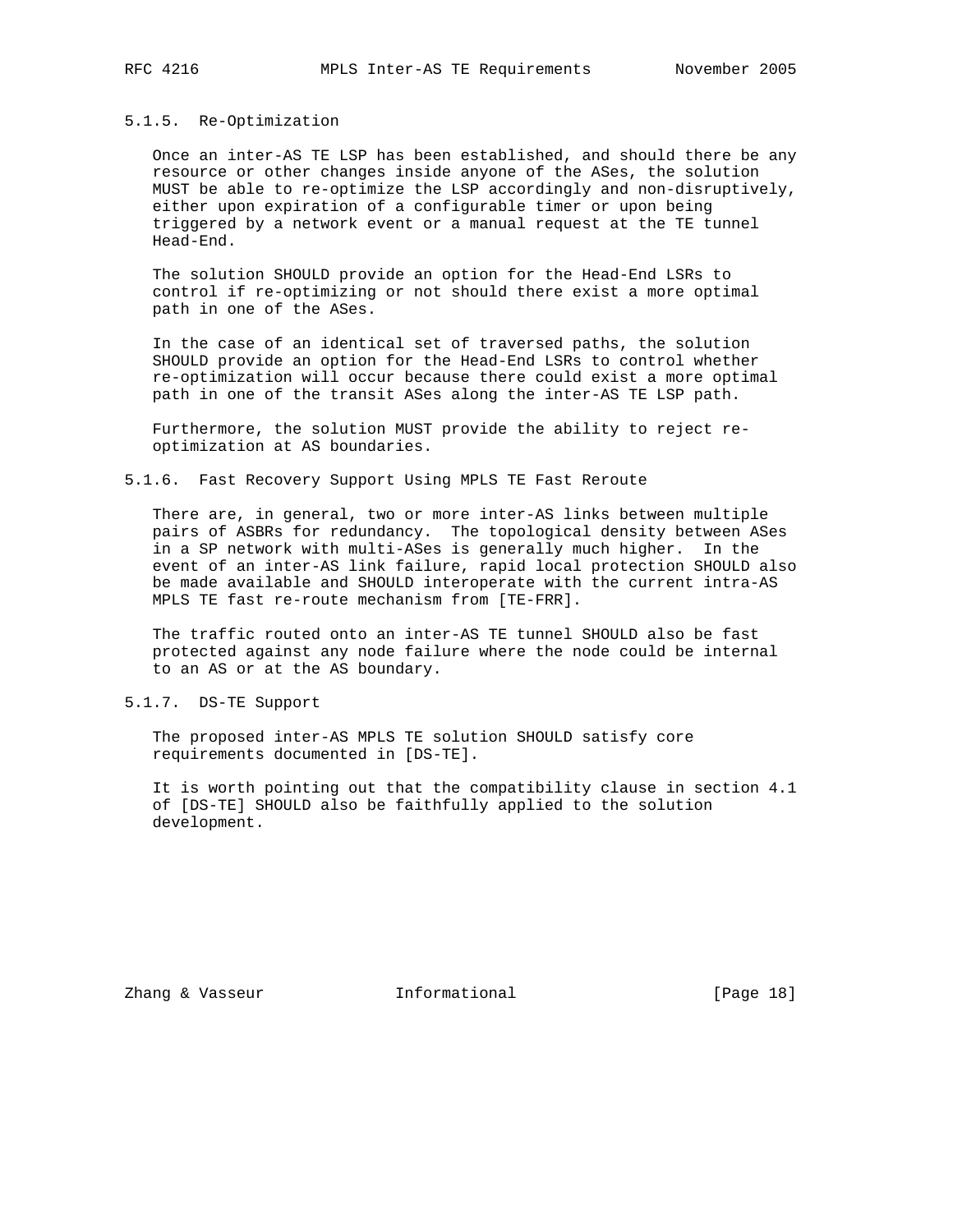### 5.1.8. Scalability and Hierarchical LSP Support

 The proposed solution(s) MUST have a minimum impact on network scalability from both intra- and inter-AS perspectives.

This requirement applies to all of the following:

- IGP (impact in terms of IGP flooding, path computation, etc.)
- BGP (impact in terms of additional information carried within
- BGP, number of routes, flaps, overload events, etc.)
- RSVP TE (impact in terms of message rate, number of retained states, etc.)

 It is also conceivable that there would potentially be scalability issues as the number of required inter-AS MPLS TE tunnels increases. In order to reduce the number of tunnel states to be maintained by each transiting PoP, the proposed solution SHOULD allow TE LSP aggregation such that individual tunnels can be carried onto one or more aggregating LSP(s). One such mechanism, for example, is described in [MPLS-LSPHIE].

5.1.9. Mapping of Traffic onto Inter-AS MPLS TE Tunnels

 There SHOULD be several possibilities to map particular traffic to a particular destination onto a specific inter-AS TE LSP.

 For example, static routing could be used if IP destination addresses are known. Another example is to utilize static routing using recursive BGP route resolution.

 The proposed solution SHOULD also provide the ability to "announce" the inter-AS MPLS TE tunnels as a link into the IGPs (ISIS or OSPF) with the link's cost associated with it. By doing so, PE routers that do not participate in the inter-AS TE path computation can take into account such links in its IGP-based SPF computation.

5.1.10. Inter-AS MPLS TE Management

5.1.10.1. Inter-AS MPLS TE MIB Requirements

 An inter-AS TE Management Information Base (MIB) is required for use with network management protocols by SPs to manage and configure inter-AS traffic engineering tunnels. This new MIB SHOULD extend (and not reinvent) the existing MIBs to accommodate this new functionality.

Zhang & Vasseur **Informational** [Page 19]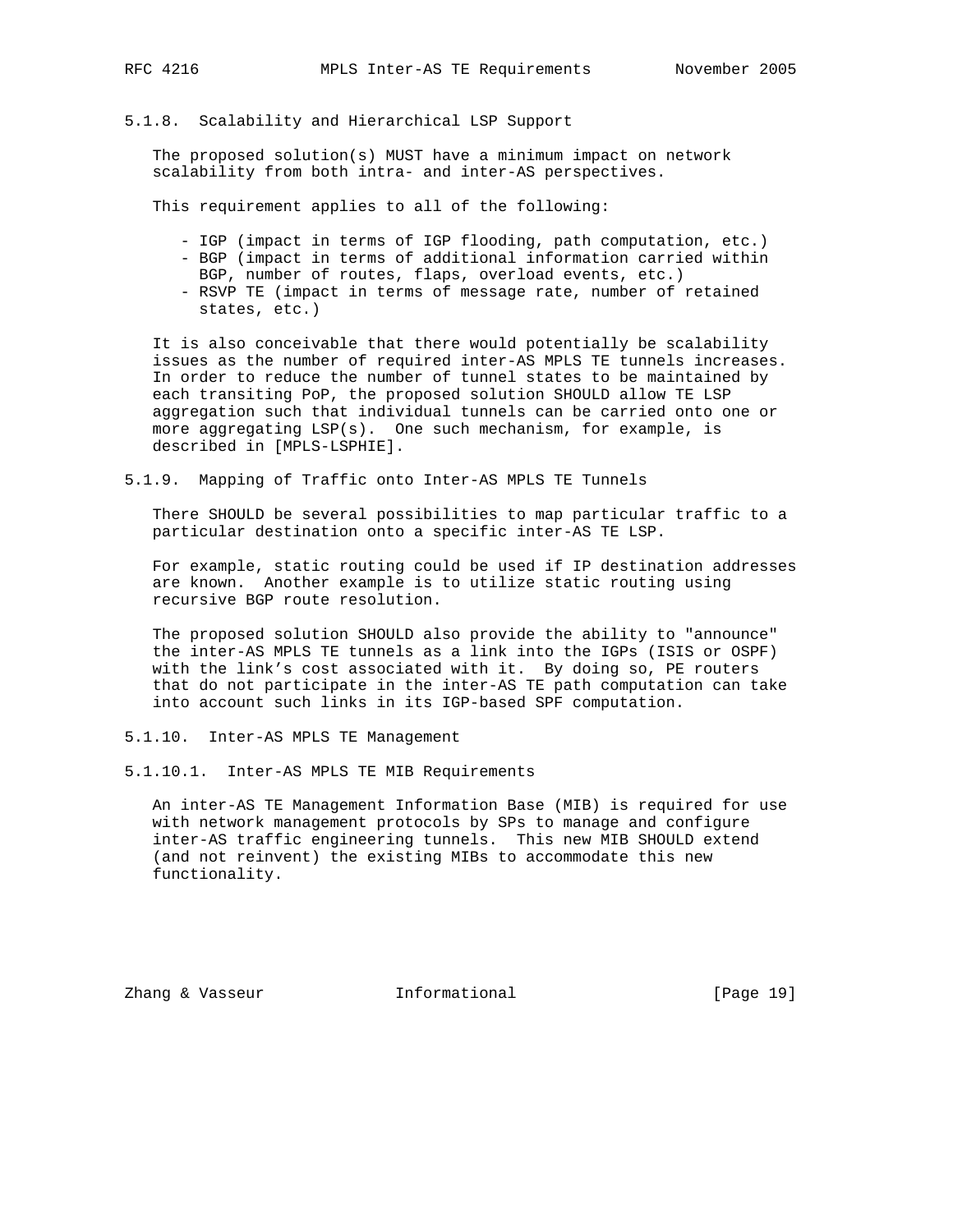An inter-AS TE MIB should have features that include:

- The setup of inter-AS TE tunnels with associated constraints (e.g., resources).
- The collection of traffic and performance statistics not only at the tunnel head-end, but any other points of the TE tunnel.
- The inclusion of both IPv4/v6 + AS# or AS# subobjects in the ERO in the path message, e.g.:

 EXPLICIT\_ROUTE class object: address1 (loose IPv4 Prefix, /AS1) address2 (loose IPv4 Prefix, /AS1) AS2 (AS number) address3 (loose IPv4 prefix, /AS3) address4 (loose IPv4 prefix, /AS3) - destination

or

 address1 (loose IPv4 Prefix, /AS1) address2 (loose IPv4 Prefix, /AS1) address3 (loose IPv4 Prefix, /AS2) address4 (loose IPv4 Prefix, /AS2) address5 (loose IPv4 prefix, /AS3) address6 (loose IPv4 prefix, /AS3) - destination

- Similarly, the inclusion of the RRO object in the Resv message recording sub-objects such as interface IPv4/v6 address (if not hidden), AS number, a label, a node-id (when required), etc.
- Inter-AS specific attributes as discussed in section 5 of this document including, for example, inter-AS MPLS TE tunnel accounting records across each AS segment.

5.1.10.2. Inter-AS MPLS TE Fault Management Requirements

 In a MPLS network, an SP wants to detect both control plane and data plane failures. But tools for fault detection over LSPs haven't been widely developed so far. SPs today manually troubleshoot such failures in a hop-by-hop fashion across the data path. If they detect an error on the data plane, they have to check the control plane in order to determine where the faults come from.

 The proposed solution SHOULD be able to interoperate with fault detection mechanisms of intra-AS TE and MAY or MAY NOT require the inter-AS TE tunnel ending addresses to be known or routable across IGP areas (OSPF) or levels (IS-IS) within the transiting ASes with working return paths.

Zhang & Vasseur **Informational** [Page 20]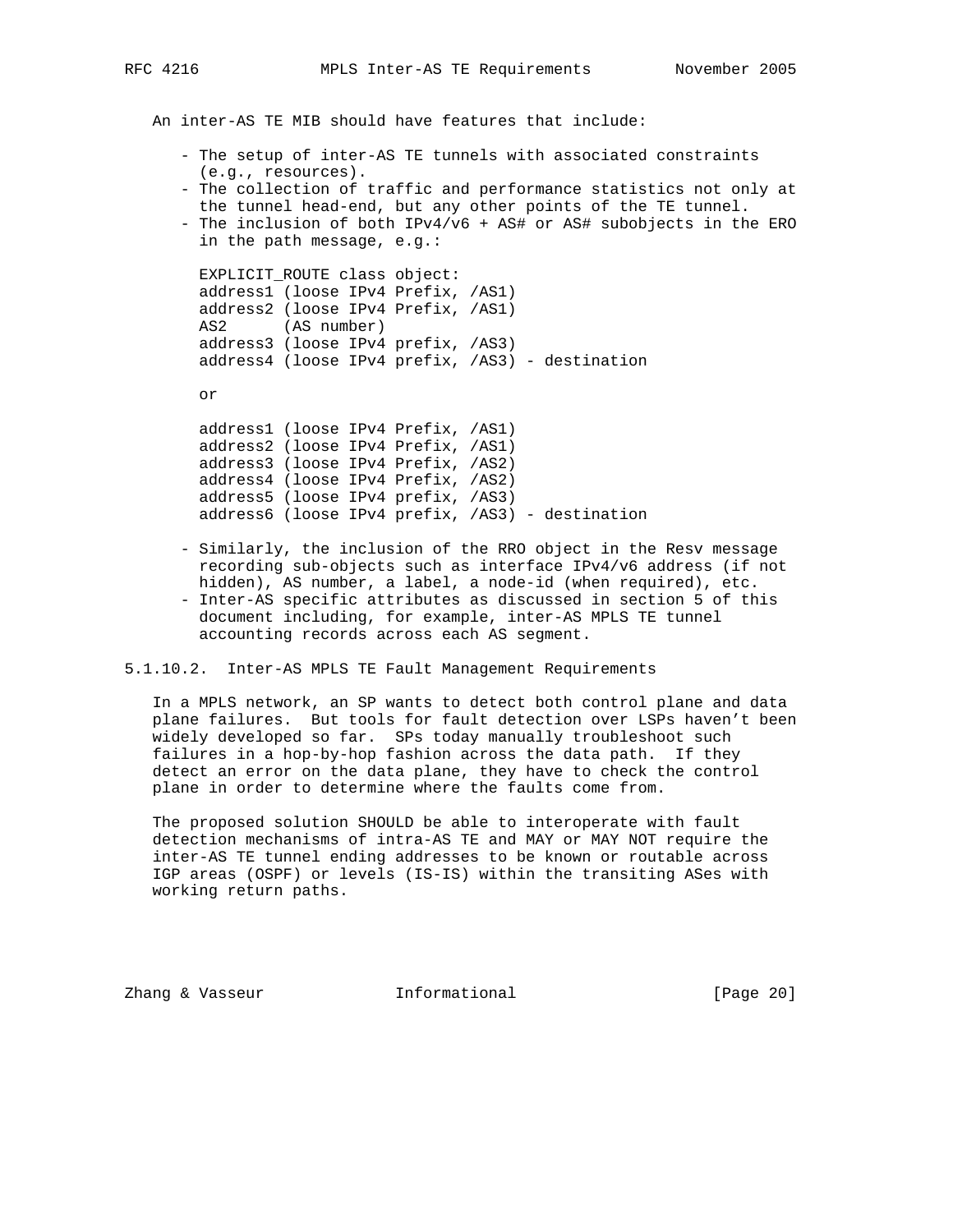For example, [LSPPING] is being considered as a failure detection mechanism over the data plane against the control plane and could be used to troubleshoot intra-AS TE LSPs. Such facilities, if adopted, SHOULD then be extended to inter-AS TE paths.

 However, the above example depicts one such mechanism that does require a working return path such that diagnostic test packets can return via an alternate data plane, such as a global IPv4 path in the event that the LSP is broken.

 [MPLS-TTL] presents how TTL may be processed across hierarchical MPLS networks, and such a facility as this SHOULD also be extended to inter-AS TE links.

# 5.1.11. Extensibility

 The solution(s) MUST allow extensions as both inter-AS MPLS TE and current intra-AS MPLS TE specifications evolve.

#### 5.1.12. Complexity and Risks

 The proposed solution(s) SHOULD NOT introduce unnecessary complexity to the current operating network to such a degree that it would affect the stability and diminish the benefits of deploying such a solution over SP networks.

# 5.1.13. Backward Compatibility

 The deployment of inter-AS MPLS TE SHOULD NOT impact existing BGP based traffic engineering or MPLS TE mechanisms, but allow for a smooth migration or co-existence.

# 5.1.14. Performance

 The solution SHOULD be evaluated taking into account various performance criteria:

- Degree of path optimality of the inter-AS TE LSP path
- TE LSP setup time
- Failure and restoration time
- Impact and scalability of the control plane due to added overheads, etc.
- Impact and scalability of the data/forwarding plane due to added overheads, etc.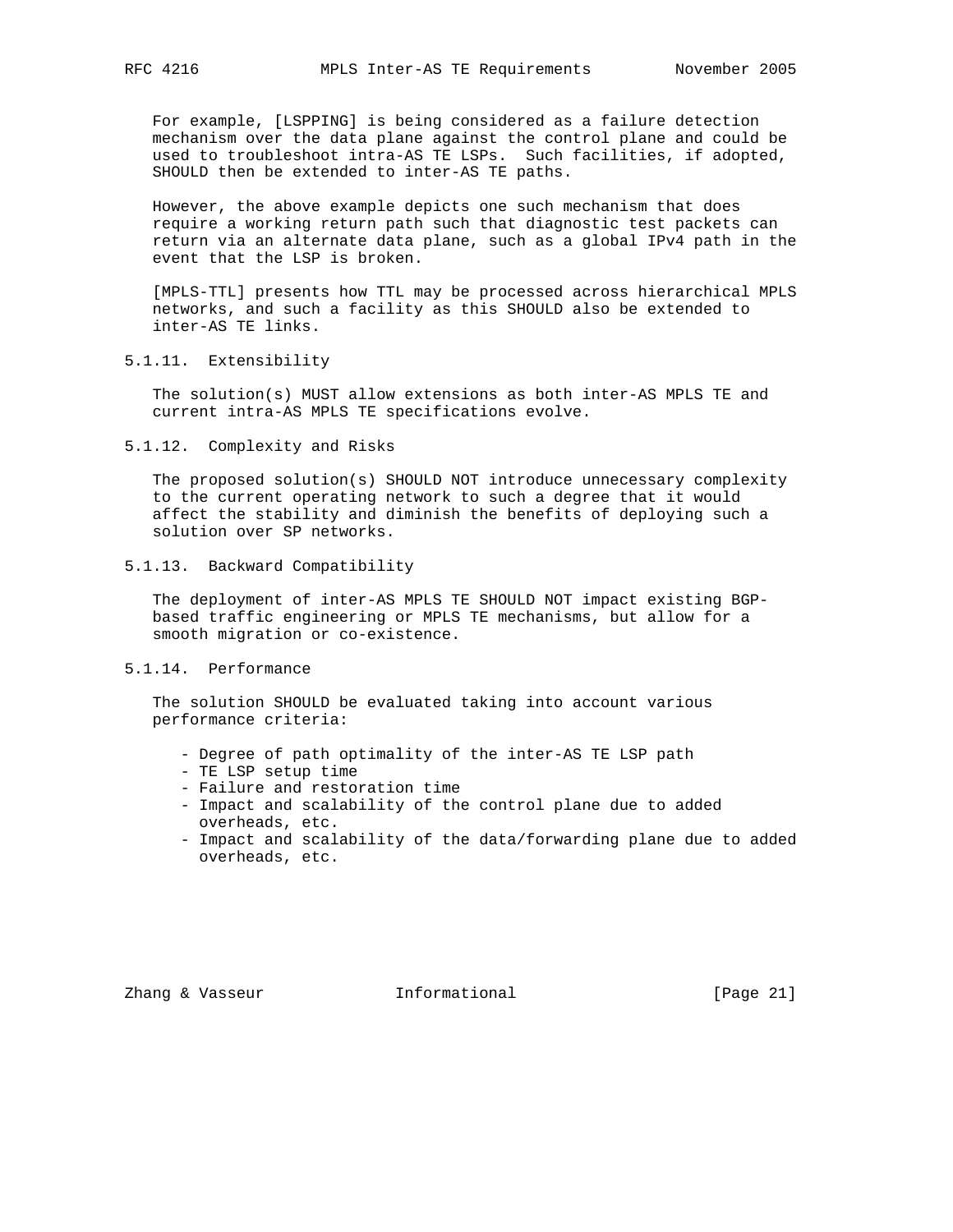5.2. Requirements for Inter-AS MPLS TE across Multiple SP Administrative Domains

 The requirements for inter-AS MPLS TE across multiple SP admin domains SHOULD include all requirements discussed in section 5.1 above in addition to those that are presented in this section here.

 Please note that the SP with multi-AS networks may choose not to turn on the features discussed in the following two sections when building TE tunnels across ASes in its own domain.

## 5.2.1. Confidentiality

 Since an inter-AS TE LSP may span multiple ASes belonging to different SPs, the solution MIGHT allow hiding the set of hops used by the TE LSP within an AS, as illustrated in the following example:

|     | $ASBR1---ASBR2$ |     |  |
|-----|-----------------|-----|--|
|     |                 |     |  |
|     |                 | в   |  |
| AS1 |                 | AS2 |  |
| SP1 | ----            | SP2 |  |
|     |                 |     |  |

 Suppose there is an inter-AS TE LSP from A (within AS1 of SP1) to B (within AS2 of SP2). When computing an inter-AS TE LSP path, the set of hops within AS2 might be hidden to AS1. In this case, the solution will allow A to learn that the more optimal TE LSP path to B (that complies with the set of constraints) traverses ASBR2, without a detailed knowledge of the lists of hops used within AS2.

 Optionally, the TE LSP path cost within AS2 could be provided to A via, for example, PCC-PCE communication, such that A (PCC) could use this information to compute an optimal path, even if the computed path is not provided by AS2. (See [PCE-COM] for PCC-PCE communication and [PCE] for a description of the PCE-based path computation architecture.)

 In addition, the management requirements discussed in section 5.1.10 above, when used across different SP admin domains, SHOULD include similar confidentiality requirements discussed here in terms of "hiding" intermediate hops or interface address and/or labels in the transiting or peering SPs.

Zhang & Vasseur **Informational** [Page 22]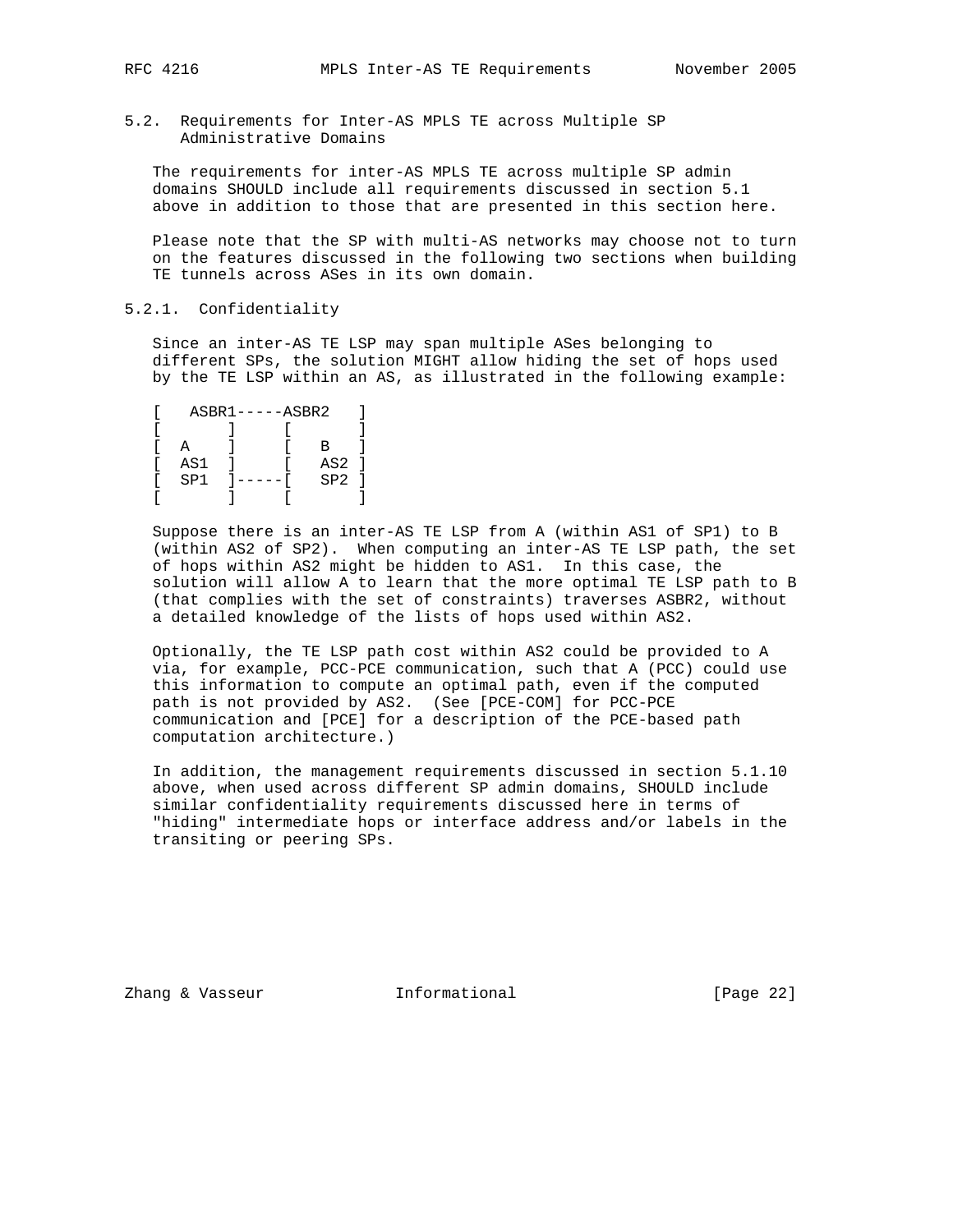# 5.2.2. Policy Control

 In some cases, policy control might be necessary at the AS boundaries, namely ingress policy controls enabling SPs to enforce the inter-AS policies per interconnect agreements or to modify some requested parameters conveyed by incoming inter-AS MPLS TE signaling requests.

 It is worth noting that such a policy control mechanism may also be used between ASes within a SP.

 This section discusses only the elements that may be used to form a set of ingress control policies, but exactly how SPs establish bilateral or multilateral agreements upon which the control policies can be built is beyond the scope of this document.

### 5.2.2.1. Inter-AS TE Agreement Enforcement Polices

 The following provides a set of TE-LSP parameters in the inter-AS TE Requests (RSVP Path Message) that could be enforced at the AS boundaries:

- RSVP-TE session attributes: affinities and preemption priorities
- Per AS or SP bandwidth admission control to ensure that RSVP-TE messages do not request for bandwidth resources over their allocation
- Request origins which can be represented by Head-End tunnel ending IP address, originating AS#, neighbor AS#, neighbor ASBR interface IP address, etc.
- DS-TE TE-Class <Class-Type, Preemption>
- FRR attribute: local protection desired bit, node protection desired bit, and bandwidth protection desired bit carried in the
- SESSION ATTRIBUTE or the FAST-REROUTE objects in the RSVP Path message as defined in [TE-FRR]
- Optimization allowed or not allowed

 In some cases, a TE policy server could also be used for the enforcement of inter-AS TE policies. Implementations SHOULD allow the use of a policy enforcement server. This requirement could allow SPs to make the inter-AS TE policies scale better.

 The signaling of a non-policy-compliant request SHOULD trigger the generation of a RSVP Path Error message by the policy enforcing node towards the Head-end LSR, indicating the cause. The Head-end LSR SHOULD take appropriate actions, such as re-route, upon receipt of such a message.

Zhang & Vasseur **Informational** [Page 23]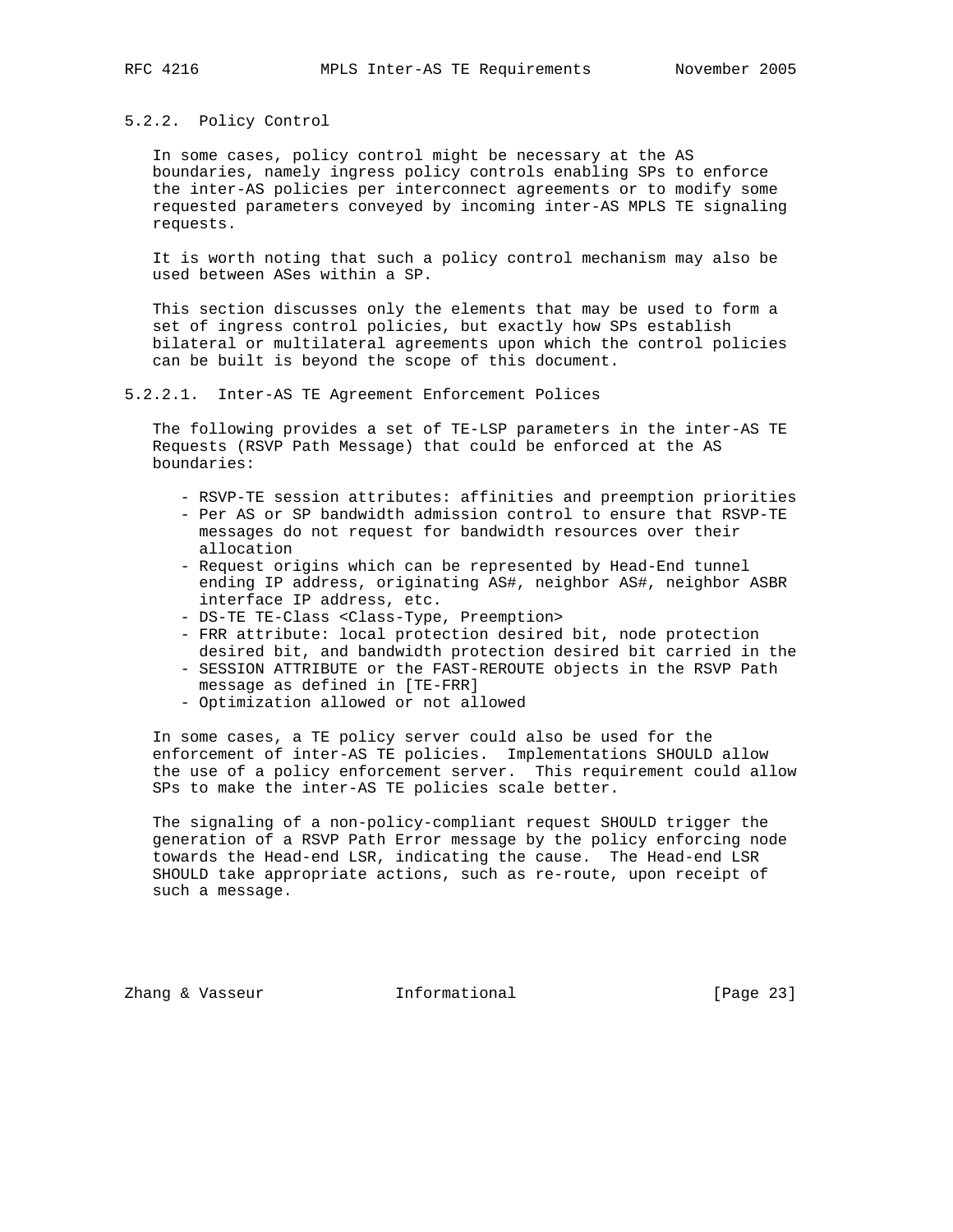# 5.2.2.2. Inter-AS TE Rewrite Policies

 In some situations, SPs may need to rewrite some attributes of the incoming inter-AS TE signaling requests due to a lack of resources for a particular TE-Class, non-compliant preemption, or mutual agreements. The following provides a non-exhaustive list of the parameters that can potentially be rewritten at the AS boundaries:

- RSVP-TE session attributes: affinities and preemption priorities
- DS-TE TE-Class <Class-Type, Preemption>
- ERO expansion requests

 Similarly, the rewriting node SHOULD generate a RSVP Path Error Message towards the Head-end LSR indicating the cause in terms of types of changes made so as to maintain the end-to-end integrity of the inter-AS TE LSP.

5.2.2.3. Inter-AS Traffic Policing

 The proposed solution SHOULD also provide a set of policing mechanisms which could be configured on the inter-AS links to ensure that traffic routed through the tunnel does not exceed the bandwidth negotiated during LSP signaling.

 For example, an ingress policer could be configured to enforce the traffic contract on the mutually agreed resource requirements of the established inter-AS TE LSP (i.e., RSVP bandwidth) on the interface to which the inter-AS link is connected.

6. Security Considerations

 The proposed solution(s) MUST address security issues across multiple SP administrative domains. Although inter-AS MPLS TE is not expected to add specific security extensions beyond those of current intra-AS TE, greater considerations MUST be given in terms of how to establish a trusted model across AS boundaries. SPs SHOULD have a means to authenticate (such as using RSVP INTEGRITY Object), to allow, and to possibly deny inter-AS signaling requests. Also, SPs SHOULD be protected from DoS attacks.

7. Acknowledgements

 We would like to thank Yuichi Ikejiri, David Allan, Kurt Erik Lindqvist, Dave McDysan, Christian Jacquenet, Kireeti Kompella, Ed Kern, Jim Boyle, Thomas Nadeau, Yakov Rekhter, and Bert Wijnen for their suggestions and helpful comments during the discussions of this document.

Zhang & Vasseur **Informational** [Page 24]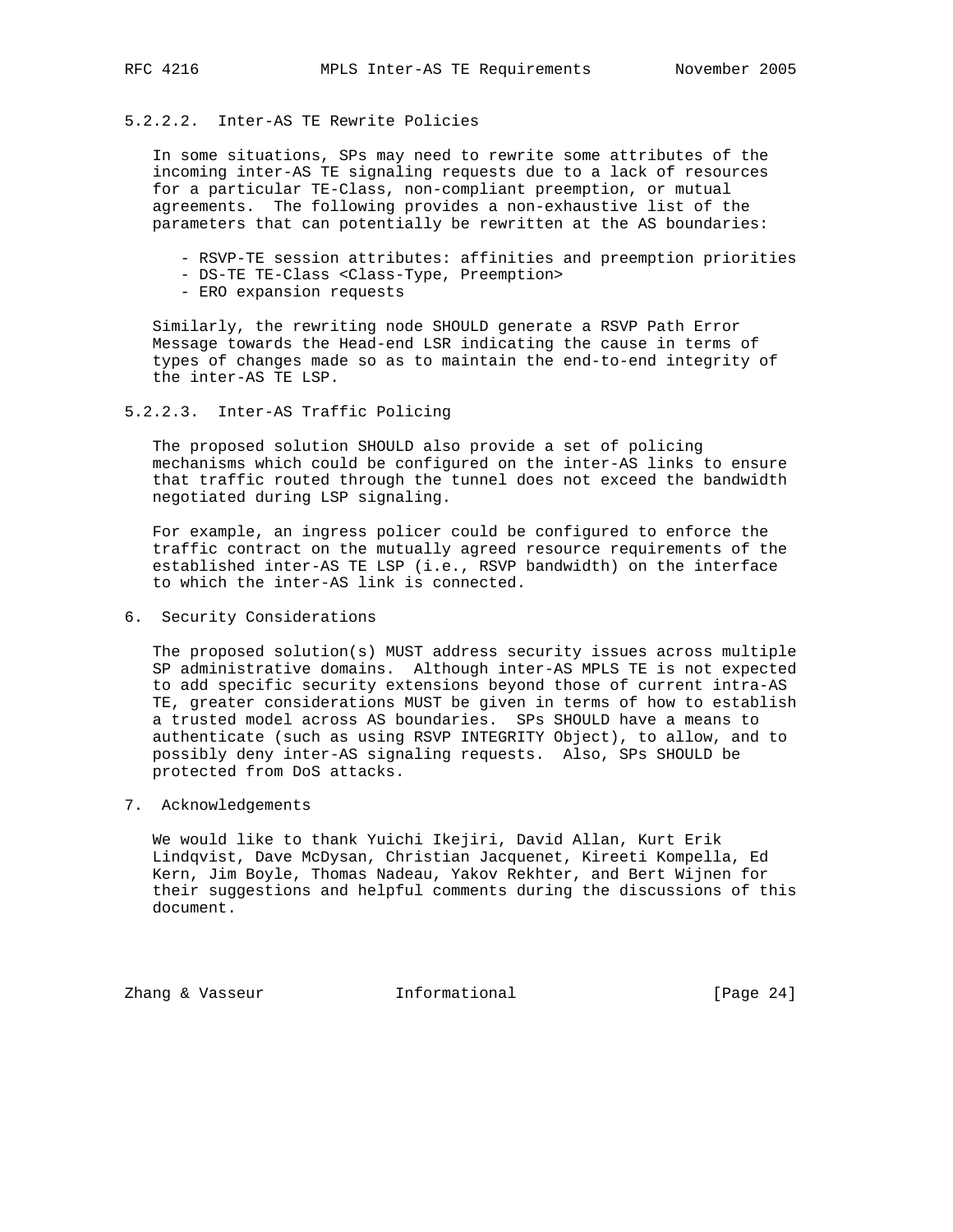- 8. Normative References
	- [TE-REQ] Awduche, D., Malcolm, J., Agogbua, J., O'Dell, M., and J. McManus, "Requirements for Traffic Engineering Over MPLS", RFC 2702, September 1999.
	- [TE-RSVP] Awduche, D., Berger, L., Gan, D., Li, T., Srinivasan, V., and G. Swallow, "RSVP-TE: Extensions to RSVP for LSP Tunnels", RFC 3209, December 2001.
	- [RFC-2119] Bradner, S., "Key words for use in RFCs to Indicate Requirement Levels", BCP 14, RFC 2119, March 1997.
- 9. Informative References
	- [MPLS-ARCH] Rosen, E., Viswanathan, A., and R. Callon, "Multiprotocol Label Switching Architecture", RFC 3031, January 2001.
	- [BGP-MPLSVPN] Rosen, E. and Y. Rekhter, "BGP/MPLS IP VPNs", Work in Progress, October 2004.
	- [DIFF\_ARCH] Blake, S., Black, D., Carlson, M., Davies, E., Wang, Z., and W. Weiss, "An Architecture for Differentiated Service", RFC 2475, December 1998.
	- [DIFF\_AF] Heinanen, J., Baker, F., Weiss, W., and J. Wroclawski, "Assured Forwarding PHB Group", RFC 2597, June 1999.
	- [DIFF\_EF] Davie, B., Charny, A., Bennet, J.C., Benson, K., Le Boudec, J., Courtney, W., Davari, S., Firoiu, V., and D. Stiliadis, "An Expedited Forwarding PHB (Per-Hop Behavior)", RFC 3246, March 2002.
	- [MPLS-Diff] Le Faucheur, F., Wu, L., Davie, B., Davari, S., Vaananen, P., Krishnan, R., Cheval, P., and J. Heinanen, "Multi-Protocol Label Switching (MPLS) Support of Differentiated Services", RFC 3270, May 2002.
	- [TE-OVW] Awduche, D., Chiu, A., Elwalid, A., Widjaja, I., and X. Xiao, "Overview and Principles of Internet Traffic Engineering", RFC 3272, May 2002.
	- [PSTE] Li, T. and Y. Rekhter, "A Provider Architecture for Differentiated Services and Traffic Engineering (PASTE)", RFC 2430, October 1998.

| Informational<br>Zhang & Vasseur | [Page 25] |  |  |
|----------------------------------|-----------|--|--|
|----------------------------------|-----------|--|--|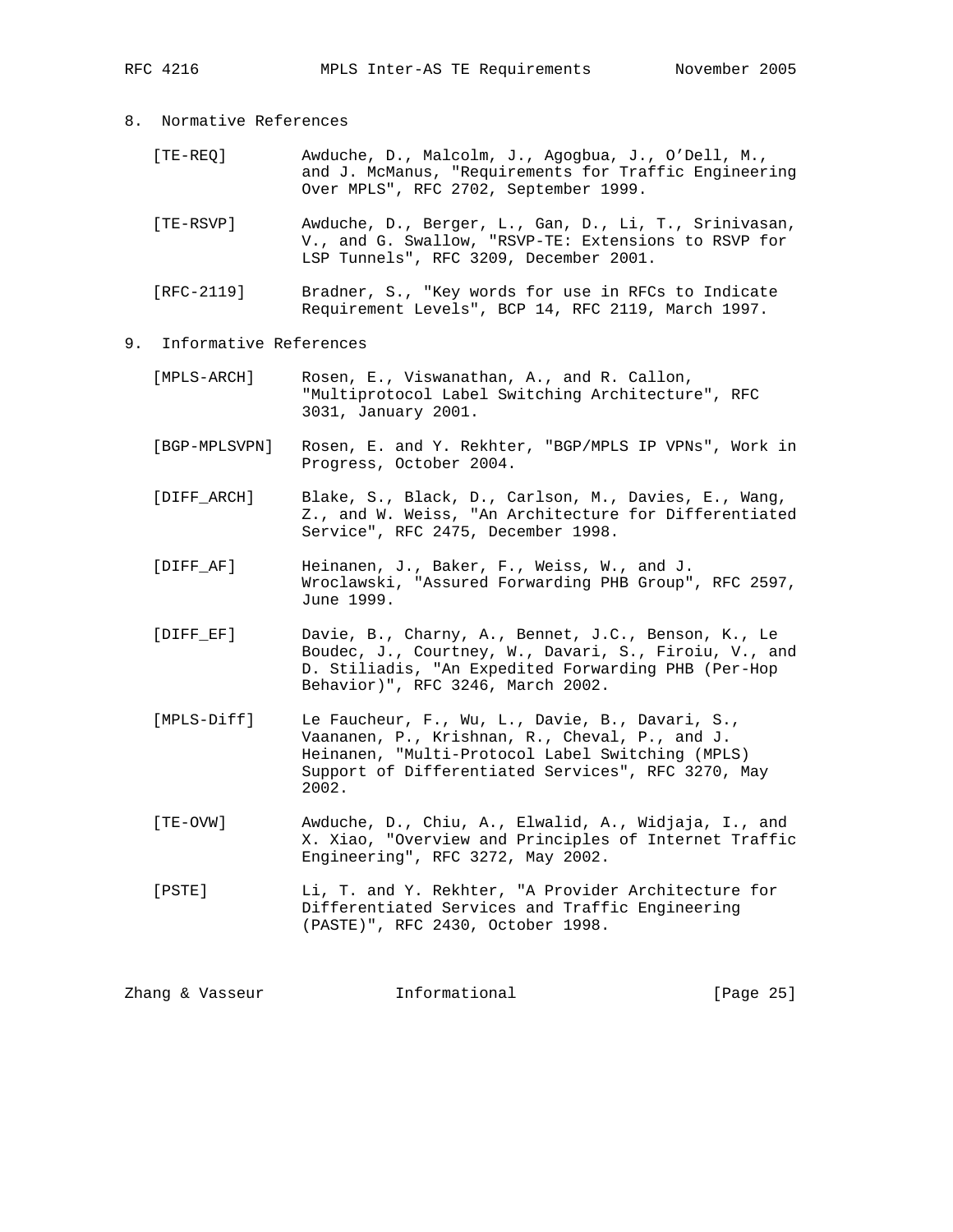| [TE-APP]     | Boyle, J., Gill, V., Hannan, A., Cooper, D., Awduche,<br>D., Christian, B., and W. Lai, "Applicability                                                                              |
|--------------|-------------------------------------------------------------------------------------------------------------------------------------------------------------------------------------|
|              | Statement for Traffic Engineering with MPLS", RFC<br>3346, August 2002.                                                                                                             |
| [GMPLS-ROUT] | Berger, L., "Generalized Multi-Protocol Label<br>Switching (GMPLS) Signaling Resource ReserVation<br>Protocol-Traffic Engineering (RSVP-TE) Extensions",<br>RFC 3473, January 2003. |

RFC 4216 MPLS Inter-AS TE Requirements November 2005

- [BGP] Rekhter, Y. and T. Li, "A Border Gateway Protocol 4 (BGP-4)", RFC 1771, March 1995.
- [LSPPING] Kompella, K. and G. Swallow, "Detecting MPLS Data Plane Failures", Work in Progress, May 2005.
- [MPLS-TTL] Agarwal, P. and B. Akyol, "Time To Live (TTL) Processing in Multi-Protocol Label Switching (MPLS) Networks", RFC 3443, January 2003.
- [DS-TE] Le Faucheur, F. and W. Lai, "Requirements for Support of Differentiated Services-aware MPLS Traffic Engineering", RFC 3564, July 2003.
- [TE-FRR] Pan, P., Swallow, G. and A. Atlas, "Fast Reroute Extensions to RSVP-TE for LSP Tunnels", RFC 4090, May 2005.
- [MPLS-LSPHIE] Kompella, K. and Y. Rekhter, "Label Switched Paths (LSP) Hierarchy with Generalized Multi-Protocol Label Switching (GMPLS) Traffic Engineering (TE)", RFC 4206, September 2005.
- [MPLS-Recov] Sharma, V. and F. Hellstrand, "Framework for Multi- Protocol Label Switching (MPLS)-based Recovery", RFC 3469, February 2003.
- [EXCLUDE-ROUTE] Lee, CY., Farrel, A., and S. De Cnodder, "Exclude Routes - Extension to RSVP-TE", Work in Progress, August 2005.
- [PCE] Farrel, A., Vasseur, J.-P., and J. Ash, "Path Computation Element (PCE) Architecture", Work in Progress, September 2005.
- [PCE-COM] Vasseur, J.-P., et al., "Path Computation Element (PCE) communication Protocol (PCEP) - Version 1", Work in Progress, September 2005.

|  | Zhang & Vasseur | Informational | [Page 26] |  |
|--|-----------------|---------------|-----------|--|
|--|-----------------|---------------|-----------|--|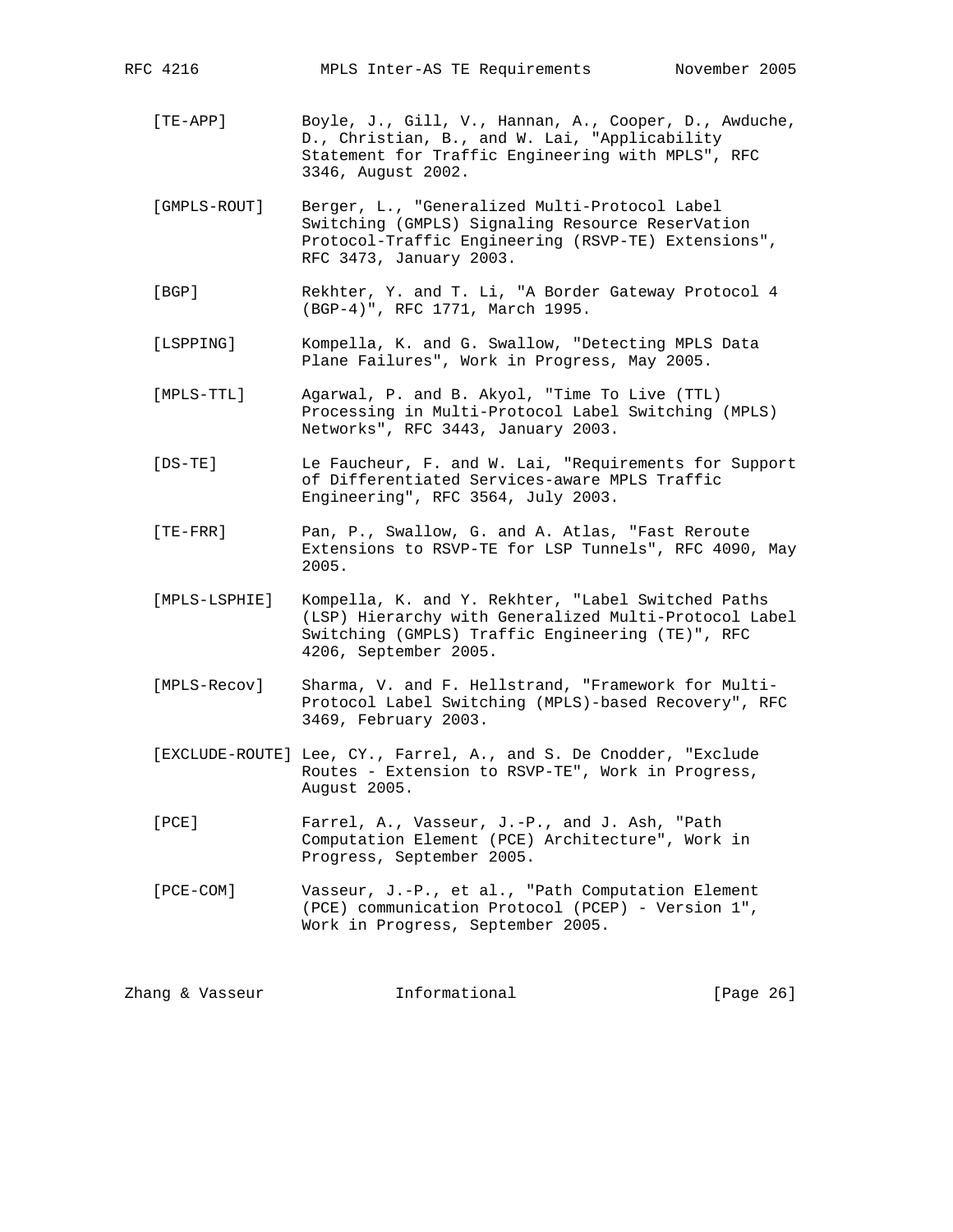Appendix A. Brief Description of BGP-based Inter-AS Traffic Engineering

 In today's Service Provider (SP) network, BGP is deployed to meet two different sets of requirements:

- Establishing a scalable exterior routing plane separate from the data forwarding plane within SP's administrative domain
- Exchanging network reachability information with different BGP autonomous systems (ASes) that could belong to a different SP or simply, a different AS within a SP network

 Over connections across the AS boundaries, traffic engineering may also be accomplished via a set of BGP capabilities by appropriately enforcing BGP-based inter-AS routing policies. The current BGP-based inter-AS traffic engineering practices may be summarized as follows:

- "Closest exit" routing where egress traffic from one SP to another follows the path defined by the lowest IGP or intra-AS MPLS TE tunnel metrics of the BGP next-HOP of exterior routes learned from other ASes over the inter-AS links
- "BGP path attribute"-based routing selection mechanism where the egress traffic path is determined by interconnect (peering or transit) policies based upon one or a combination of BGP path attributes, like AS\_PATH, MULTI\_EXIT\_DISC (MED), and Local\_Pref.

 SPs have often faced a number of nondeterministic factors in the practices of inter-AS traffic engineering employing the methods mentioned above:

- Sub-optimum traffic distribution across inter-AS links
- Nondeterministic traffic condition changes due to uncoordinated IGP routing policies or topology changes within other AS and uncoordinated BGP routing policy changes (MED or as-prepend, etc.)

 In addition, to achieve some degrees of granularity, SPs may choose to enforce BGP inter-AS policies. These policies are specific to one inter-AS link or to a set of inter-AS links for ingress traffic. By tagging certain sets of routes with a specific attribute when announcing to another AS, the ingress traffic is destined to certain PoPs or to regions within SP's network from another AS. Of course, this operates on the assumption that the other AS permits automated egress policy by matching the predefined attribute from incoming routes.

Zhang & Vasseur **Informational** [Page 27]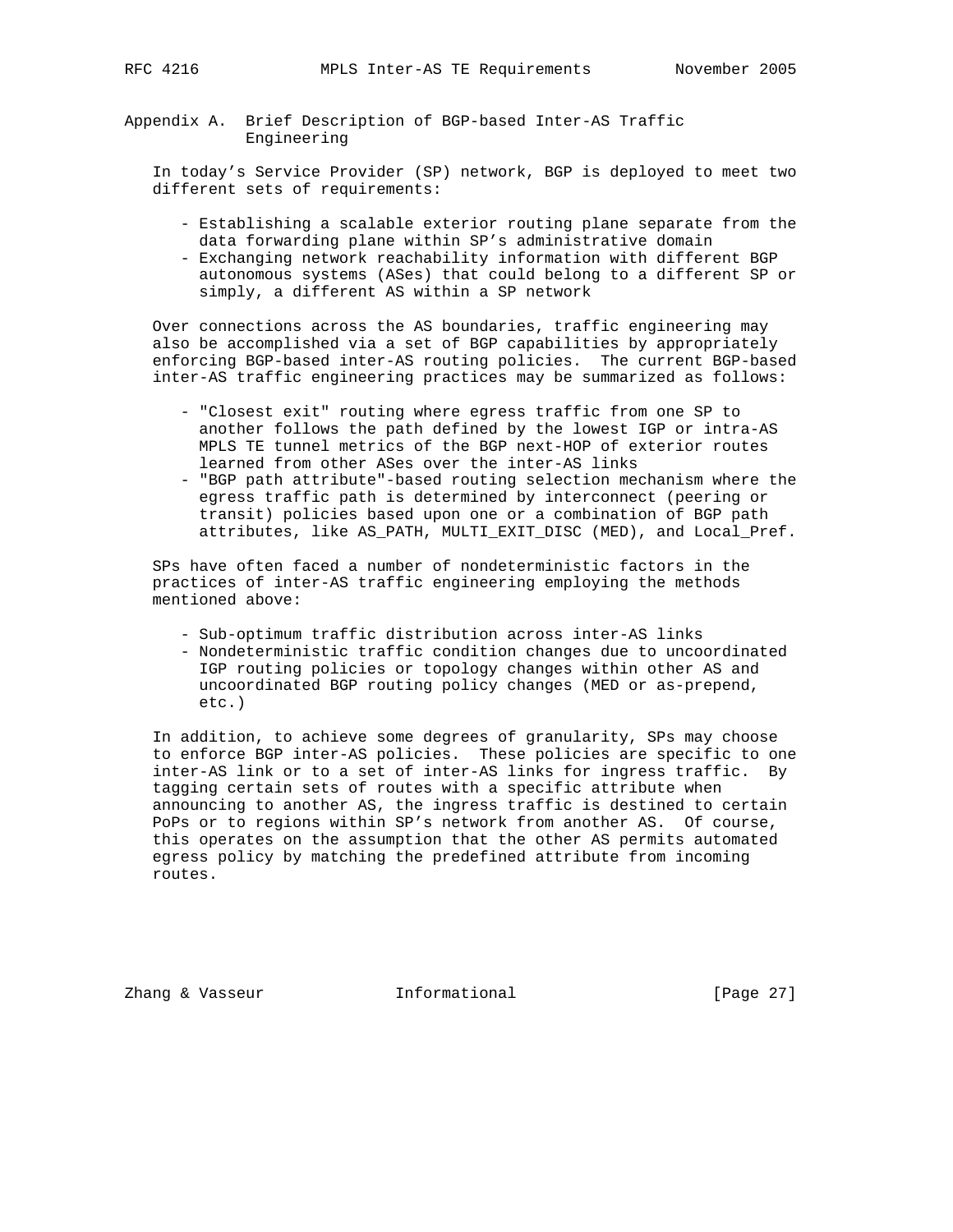Editors' Addresses

 Raymond Zhang Infonet Services Corporation 2160 E. Grand Ave. El Segundo, CA 90025 USA

EMail: raymond\_zhang@infonet.com

 J.-P. Vasseur Cisco Systems, Inc. 300 Beaver Brook Road Boxborough, MA 01719 USA

EMail: jpv@cisco.com